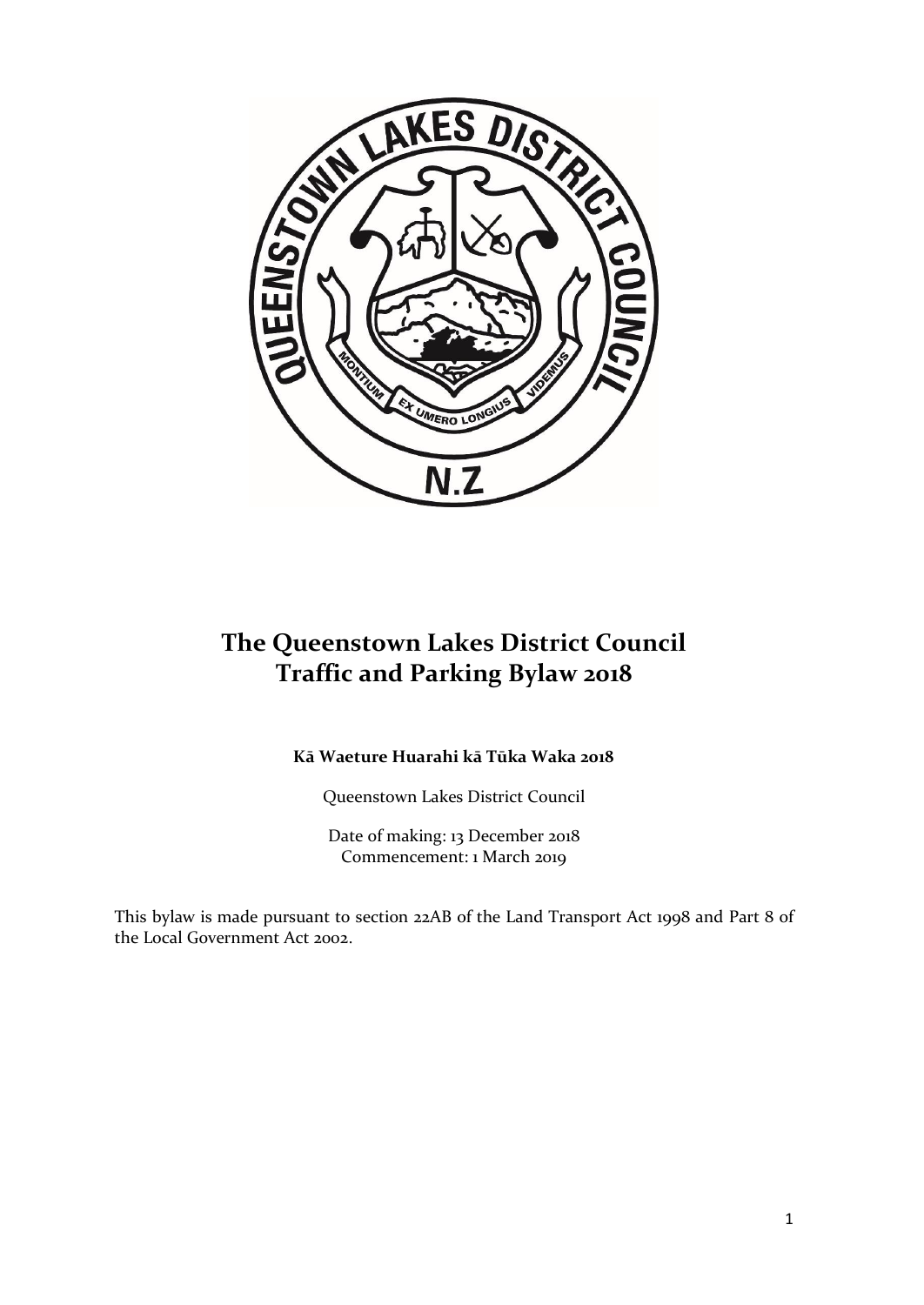# Contents

| 1  | Title and commencement                                                         | Page<br>$\overline{4}$ |
|----|--------------------------------------------------------------------------------|------------------------|
| 2  | Area within which Bylaw applies                                                | $\overline{4}$         |
| 3  | Purpose                                                                        | $\overline{4}$         |
| 4  | Interpretation                                                                 | $\overline{4}$         |
| 5  | Resolutions made under this Bylaw                                              | 8                      |
| 6  | One-way roads                                                                  | 9                      |
| 7  | Left or right turns and U-turns                                                | 9                      |
| 8  | Traffic control because of size, nature or goods                               | 9                      |
| 9  | Special vehicle lanes                                                          | 10                     |
| 10 | Cycle paths                                                                    | 10                     |
| 11 | Engine braking                                                                 | 10                     |
| 12 | Cruising                                                                       | 10                     |
| 13 | Unformed legal road                                                            | 11                     |
| 14 | Temporary restrictions on the use of roads                                     | 11                     |
| 15 | Stopping, standing and parking                                                 | 11                     |
| 16 | Parking restrictions - parking places and transport stations                   | 12                     |
| 17 | Method of parking                                                              | 14                     |
| 18 | Mobility parking                                                               | 14                     |
| 19 | Residents' parking                                                             | 14                     |
| 20 | Passenger service vehicles, goods service vehicles, rental service<br>vehicles | 15                     |
| 21 | Parking off a roadway                                                          | 15                     |
| 22 | Miscellaneous                                                                  | 15                     |
| 23 | Inspection                                                                     | 16                     |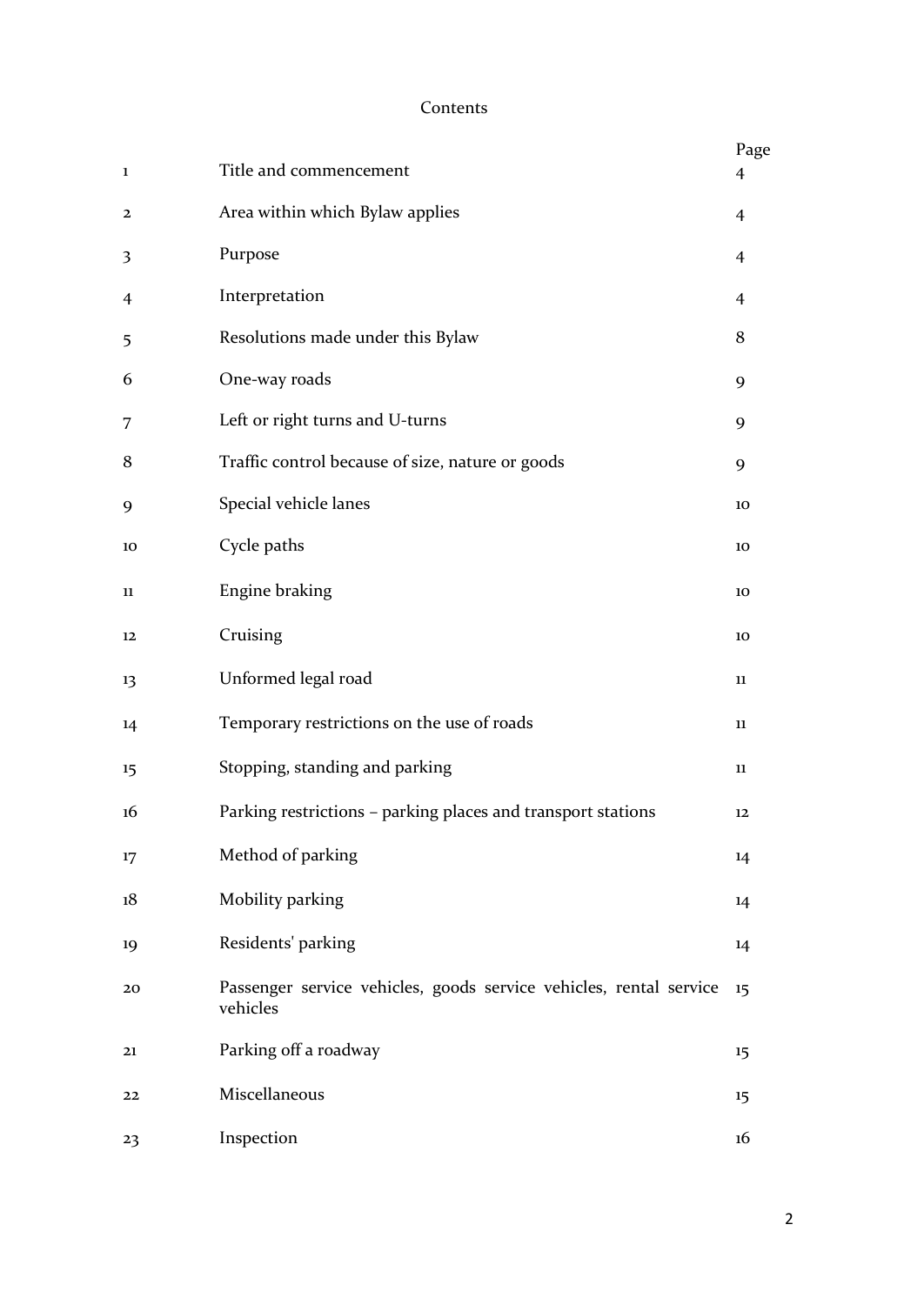| 24 | Offences and penalties                                   | 17 |
|----|----------------------------------------------------------|----|
| 25 | Exceptions                                               | 17 |
| 26 | Revocation                                               | 18 |
| 27 | <b>Savings</b>                                           | 18 |
|    | Additional information to Traffic and Parking Bylaw 2018 | 19 |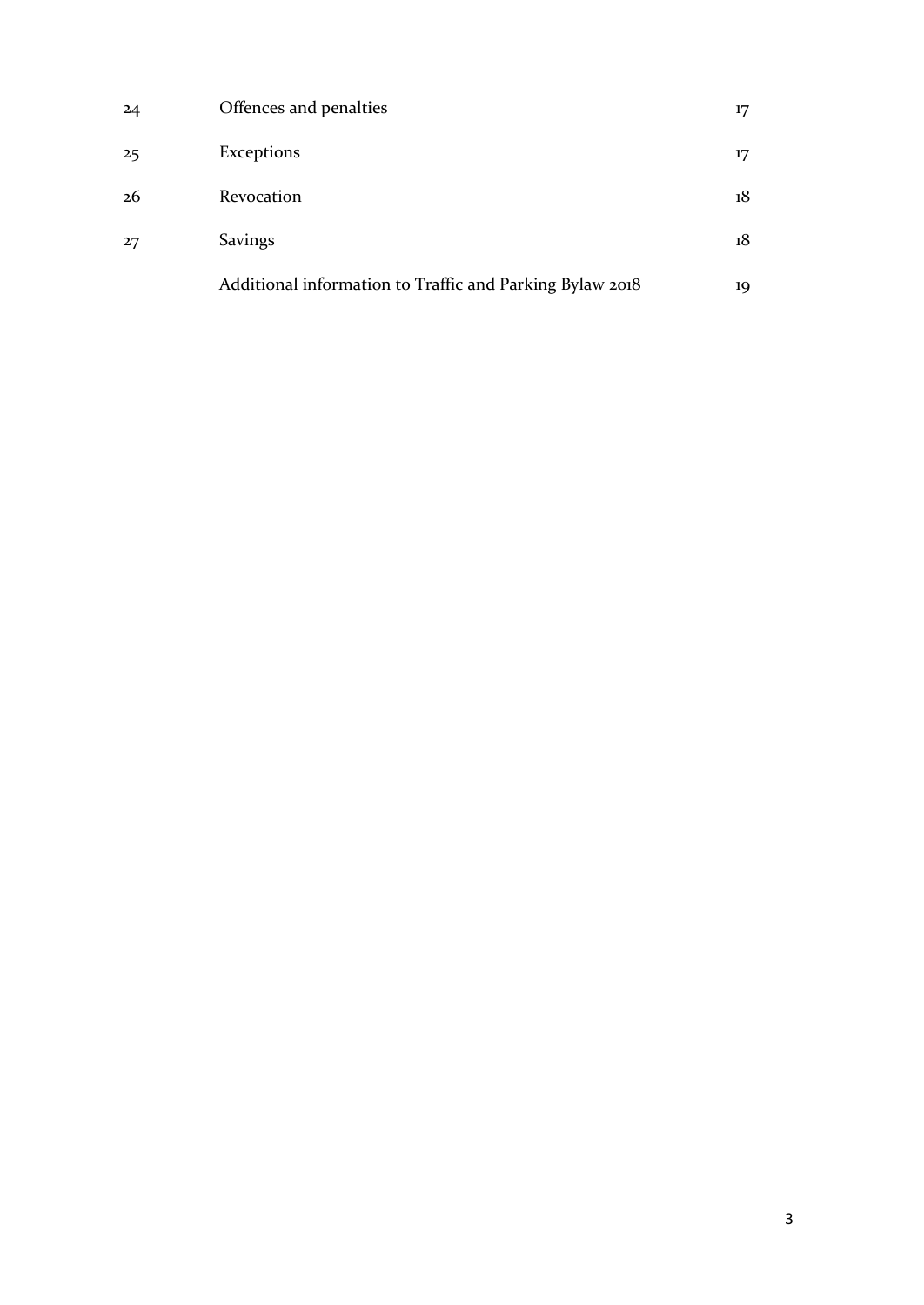# **Part 1 – Preliminary**

#### **1 Title and commencement**

- 1.1 This bylaw is the "Queenstown Lakes District Council Traffic and Parking Bylaw 2018".
- 1.2 This bylaw comes into force on 1 March 2019.

#### **2 Area within which Bylaw applies**

This bylaw applies to the area of the Queenstown Lakes District.

#### **3 Purpose**

The purpose of this bylaw is to regulate parking and the use of vehicles or other traffic on roads and other public places in the Queenstown Lakes District.

#### **4 Interpretation**

4.1 Any word used in this bylaw that is defined in the Act or the Rules has the same meaning as in the Act or the Rules, unless the context otherwise requires or a different definition is given in clause 4.2.

> *Explanatory note: for convenience, some of these definitions are reproduced below, in their form as at the date this bylaw was made. However, the Act and Rules are subject to change, and the wording of the definitions at any particular time should be confirmed in the Act or Rules themselves.*

> *Goods service vehicle means a motor vehicle used or capable of being used in a goods service for the carriage of goods; but does not include a vehicle specified as an exempt goods service vehicle in the regulations or the rules*

> *Heavy motor vehicle means a motor vehicle (other than a motorcar that is not used, kept, or available for the carriage of passengers for hire or reward) having a gross vehicle mass exceeding 3 500 kg*

*Large passenger service vehicle means any passenger service vehicle that is designed or adapted to carry more than 12 persons (including the driver).*

*Motorcycle means a motor vehicle running on 2 wheels, or not more than 3 wheels when fitted with a sidecar; and includes a vehicle with motorcycle controls that is approved as a motorcycle by the Agency; but does not include a moped*

*Motor vehicle means a vehicle drawn or propelled by mechanical power; and includes a trailer; but does not include-*

- *(a) a vehicle running on rails; or*
- *(b) a trailer (other than a trailer designed solely for the carriage of goods) that is designed and used exclusively as part of the armament of the New Zealand Defence Force; or*
- *(c) a trailer running on 1 wheel and designed exclusively as a speed measuring device or for testing the wear of vehicle tyres; or*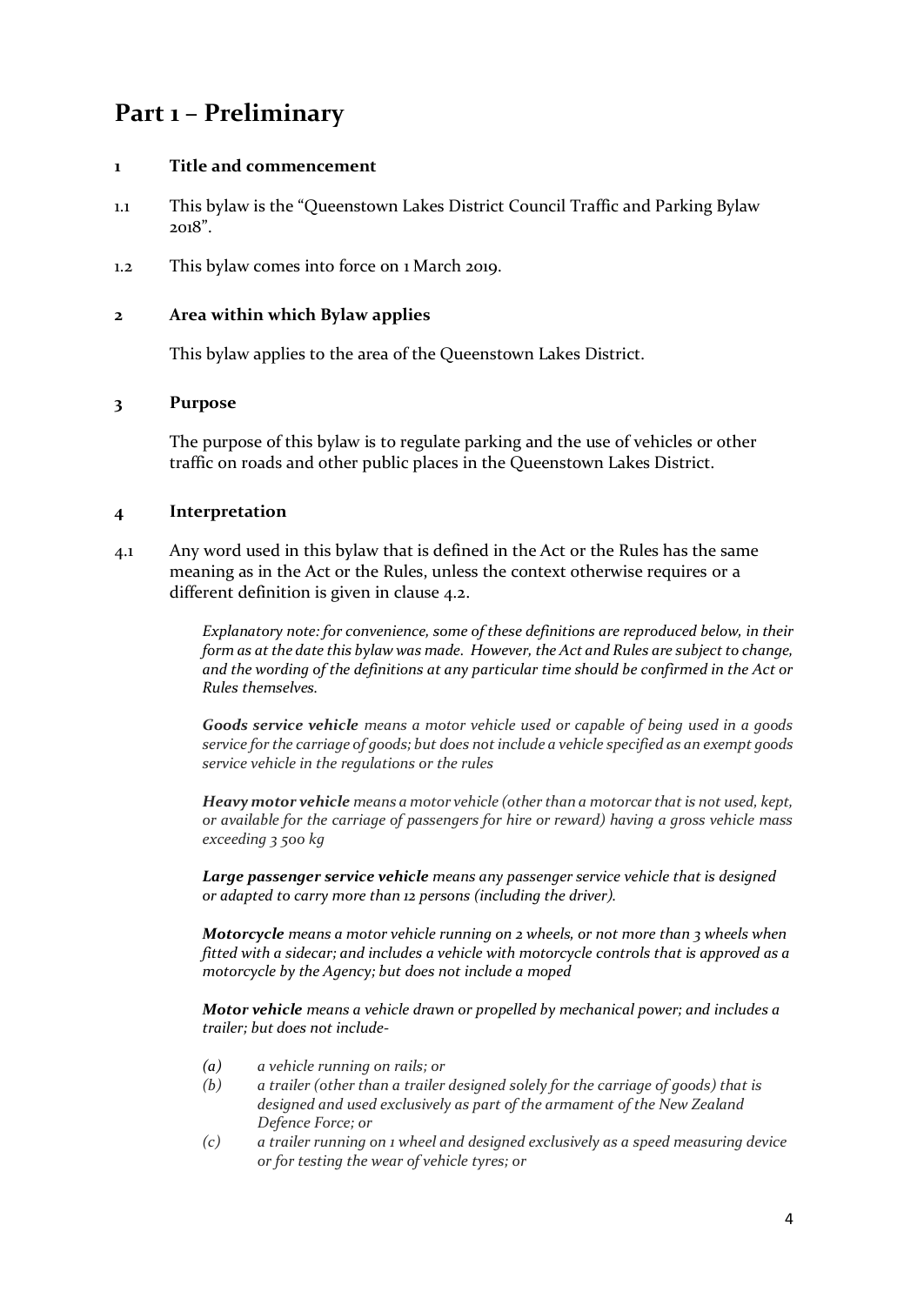- *(d) a vehicle designed for amusement purposes and used exclusively within a place of recreation, amusement, or entertainment to which the public does not have access with motor vehicles; or*
- *(e) a pedestrian-controlled machine; or*
- *(f) a vehicle that the Agency has declared under section 168A of the Land Transport Act 1998 is not a motor vehicle; or*
- *(g) a mobility device*

#### *Parking means,—*

- *(a) in relation to any portion of a road where parking is for the time being governed by the location of parking meters placed pursuant to a bylaw of a local authority, the stopping or standing of a vehicle on that portion of the road for any period exceeding 5 minutes:*
- *(b) in relation to any other portion of a road, the stopping or standing of a vehicle on that portion of the road*

#### *and park has a corresponding meaning.*

*Parking place means a place (including a building) where vehicles or any class of vehicles may wait or park*

*Parking warden means a person appointed to hold the office of parking warden under section 128D of the Land Transport Act 1998*

*Passenger service vehicle means a vehicle used or available for use in a passenger service for the carriage of passengers; but does not include-*

- *(a) a vehicle designed or adapted to carry 12 or fewer persons (including the driver) provided by one of the passengers being carried; or*
- *(b) a vehicle specified as an exempt passenger service vehicle in the regulations or the rules*

*Rental service vehicle means a vehicle used or available for use in a rental service for letting on hire for the carriage of passengers or goods, or both, to a person who drives the vehicle or provides a driver for the vehicle; but does not include a vehicle specified as an exempt vehicle in the Land Transport Act 1998 or the regulations or the rules made under that Act.*

#### *Road includes—*

- *(a) a street; and*
- *(b) a motorway; and*
- *(c) a beach; and*
- *(d) a place to which the public have access, whether as of right or not; and*
- *(e) all bridges, culverts, ferries, and fords forming part of a road or street or motorway, or a place referred to in paragraph (d); and*
- *(f) all sites at which vehicles may be weighed for the purposes of this Act or any other enactment*

*Small passenger service vehicle means any passenger service vehicle that is designed or adapted to carry 12 or fewer persons (including the driver).*

*Transport station means a place where transport service vehicles or any class of transport service vehicles may wait between trips.*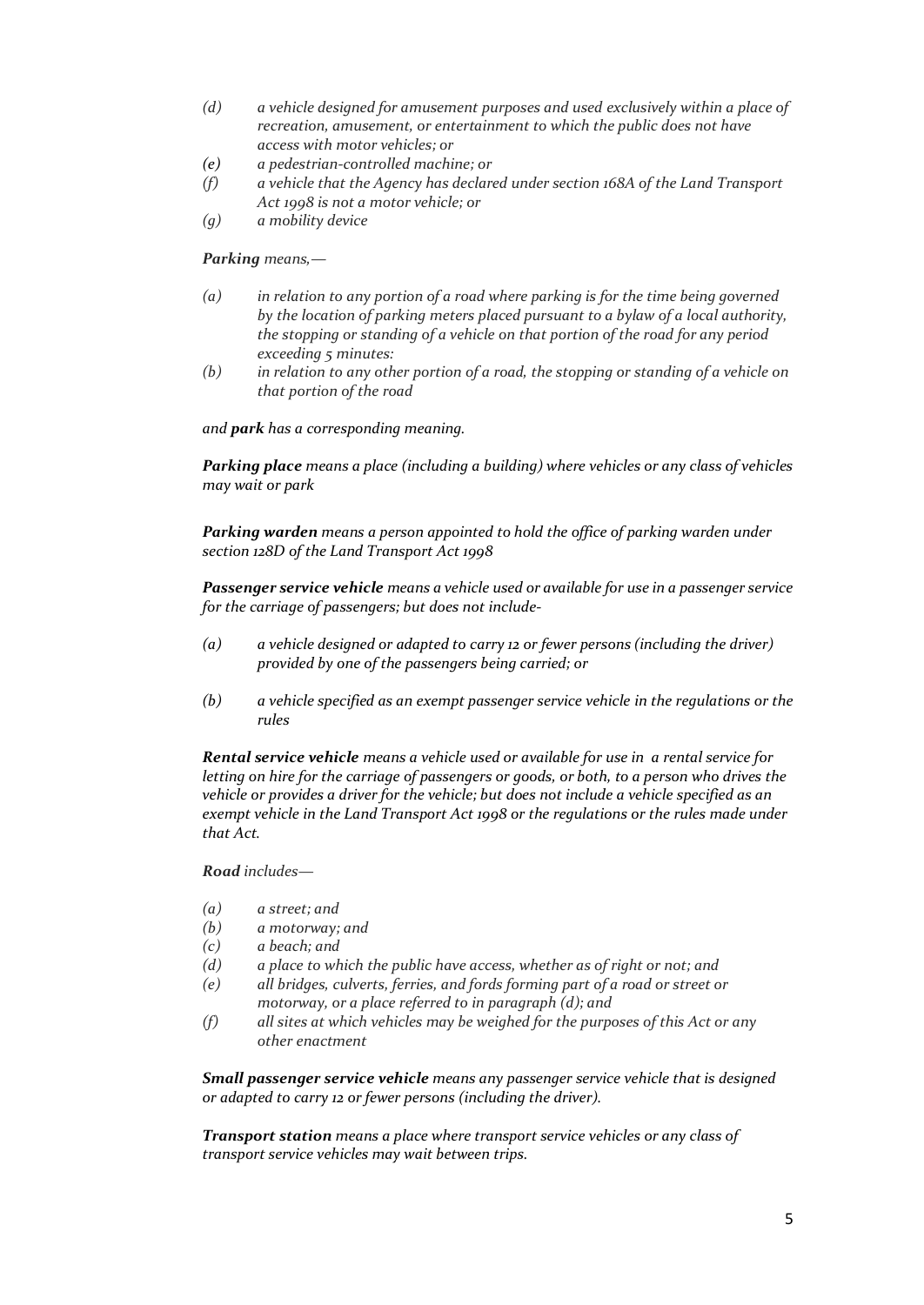*Vehicle means a contrivance equipped with wheels, tracks, or revolving runners on which it moves or is moved; and includes a hovercraft, a skateboard, in-line skates, and roller skates; but does not include-*

- *(a) a perambulator or pushchair:*
- *(b) a shopping or sporting trundler not propelled by mechanical power:*
- *(c) a wheelbarrow or hand-trolley:*
- *(d) a pedestrian-controlled lawnmower:*
- *(e) a pedestrian-controlled agricultural machine not propelled by mechanical power:*
- *(f) an article of furniture:*
- *(g) a wheelchair not propelled by mechanical power:*
- *(h) any other contrivance specified by the rules not to be a vehicle for the purposes of this definition:*
- *(i) any rail vehicle*

*Zone parking, in relation to a road, means a parking restriction imposed by the Council:*

- *(a) that applies to an area comprising a number of roads; and*
- *(b) in respect of which persons using vehicles within the area could reasonably be expected to be aware of the application of the parking restriction to the area without the need for the erection of signs at each intersection within the area, for reasons including:*
	- *(i) the nature of the area; or*
	- *(ii) the nature of the parking restriction; or*
	- *(iii) traffic patterns into and within the area; or*
	- *(iv) the nature and number of entry points to the area; and*
- *(c) that the Council specifically declares to be a zone parking control.*

*Zone restriction means an area of roadway the use of which is restricted to a specified class or classes of vehicle or class or classes of road user (with or without a time restriction).*

4.2 In this bylaw, unless the context otherwise requires,-

**Act** means the Land Transport Act 1998.

**Authorised officer** means any person appointed or authorised by the Council to act on its behalf under this bylaw and includes any Parking Warden or Enforcement Officer.

**Council** means the Queenstown Lakes District Council.

**Driver** in relation to a vehicle, includes the rider of a motorcycle or moped or bicycle; and **drive** has a corresponding meaning.

#### **Enforcement officer** means-

- (a) in relation to powers exercised under the Land Transport Act 1998:
	- (i) a sworn member of the Police
	- (ii) a non-sworn member of the Police who is authorised for the purpose by the commissioner of Police.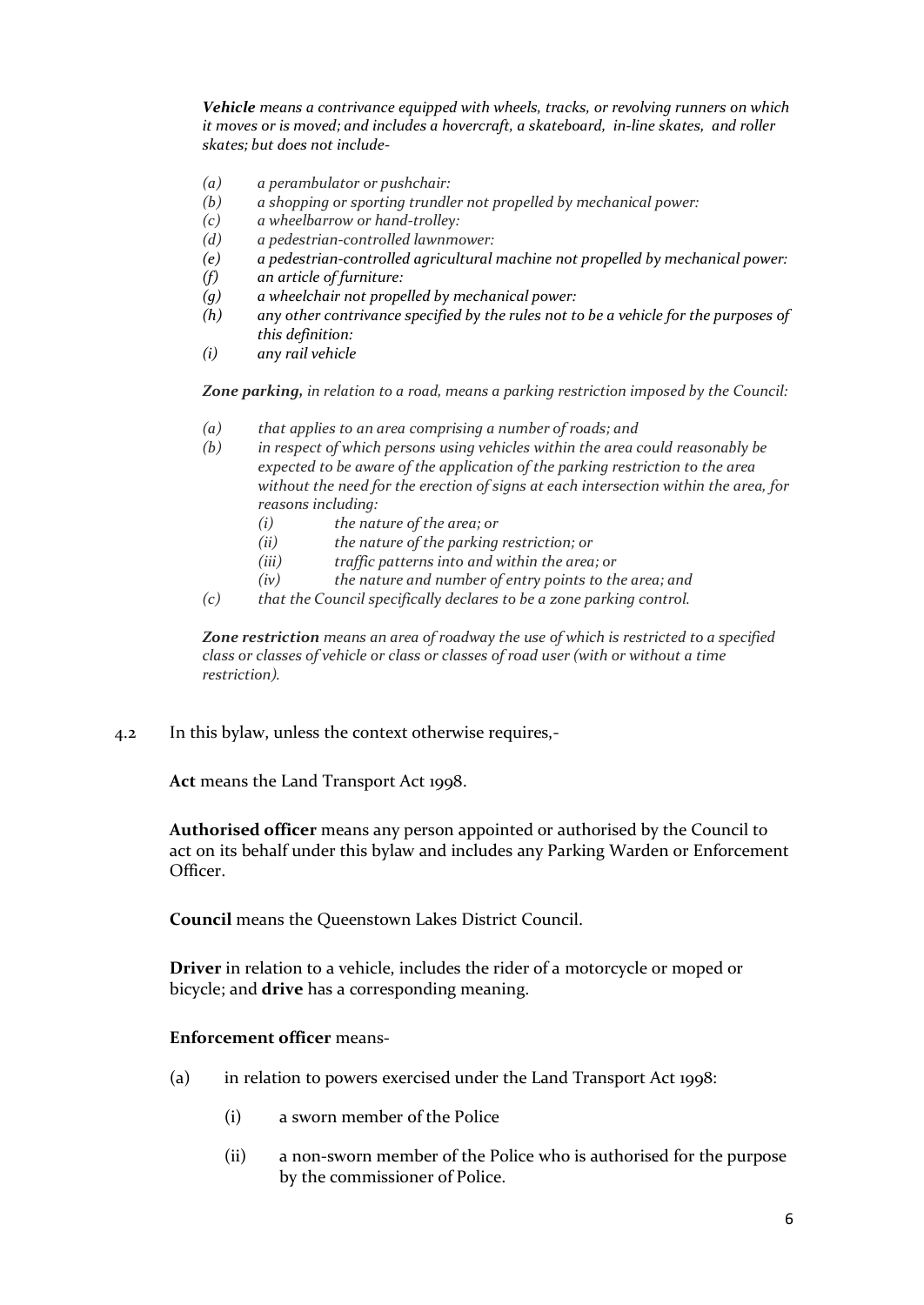- (iii) a person who is appointed to that office by warrant under section 208 of the Land Transport Act 1998 or who holds that office by virtue of that Act and any parking warden appointed by the Council and warranted accordingly.
- (b) in relation to powers exercised under the Local Government Act 2002, an enforcement officer appointed under section 177 of the Local Government Act 2002

**Infringement offence** has the same meaning as it has in section 2(1) of the Land Transport Act 1998.

**Operate**, in relation to a vehicle, means to drive or use the vehicle on a road, or to cause or permit the vehicle to be on a road or to be driven on a road, whether or not the person is present with the vehicle; and **operator** has a corresponding meaning

**Mobility parking permit** means a mobility parking permit issued by CCS Disability Action.

**Owner** in relation to a motor vehicle, means the person lawfully entitled to possession of the vehicle, except where-

- (a) the motor vehicle is subject to a bailment that is for a period not exceeding 28 days; or
- (b) the motor vehicle is let on hire pursuant to the terms of a rental- service licence.-

in which case owner means the person who, but for the bailment or letting on hire, would be lawfully entitled to possession of the motor vehicle; and

**owned** and **ownership** have corresponding meanings

**Parking machine** means a machine which is used to facilitate the payment of charges for parking, and includes a parking meter, pay and display machine or other device.

**Person** has the meaning given in the Interpretation Act 1999.

**Public place** means all or part of a place -

- (a) that is under the control of the Council; and
- (b) that is open to, or being used by, the public, whether or not there is a charge for admission; and includes:
- (c) a road, whether or not the road is under the control of the Council.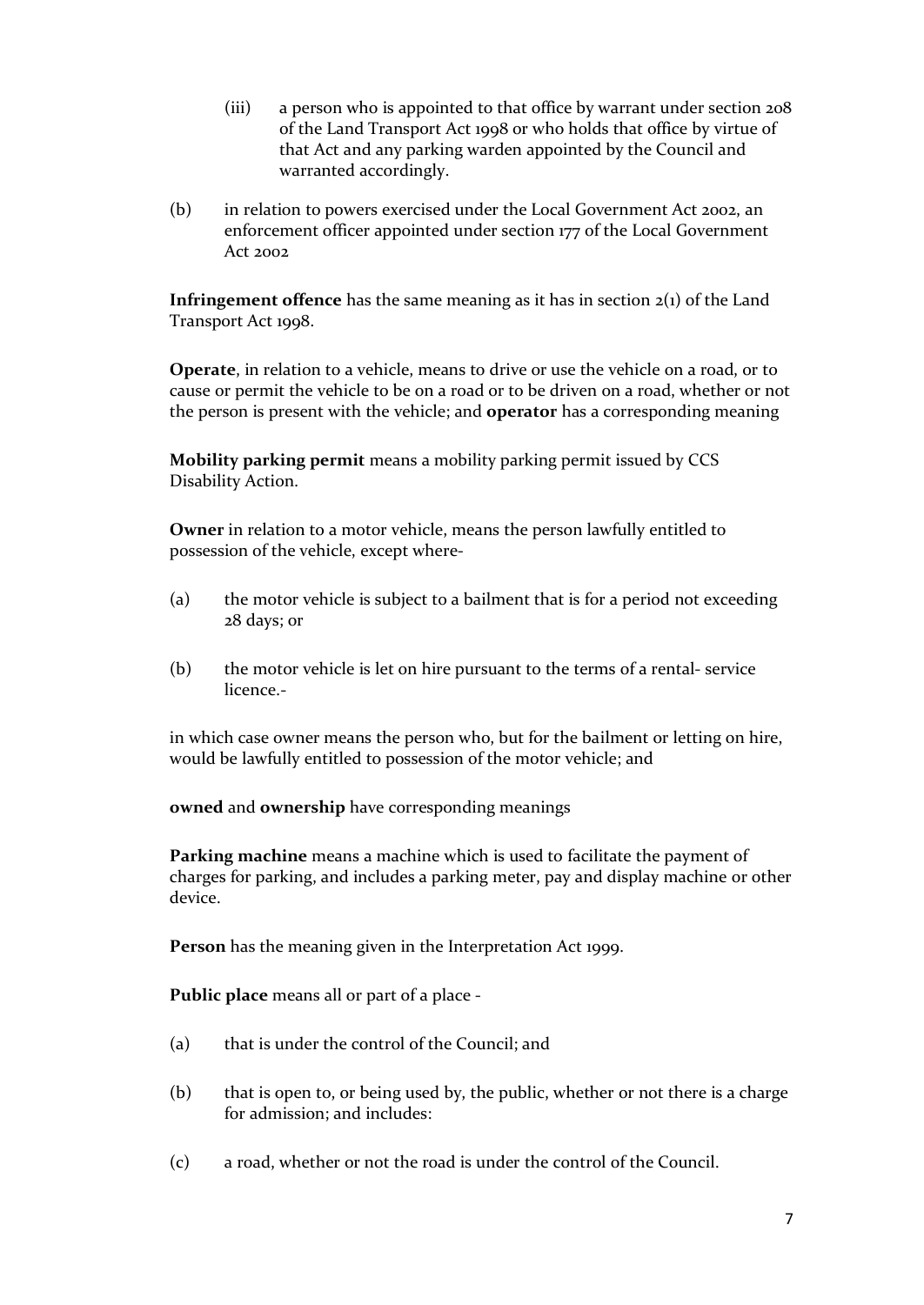**Road** means a road as defined in the Act which is under the control of the Council.

**Rule** means the Land Transport Rule: Traffic Control Devices 2004.

**Use** in relation to a vehicle, includes driving, drawing or propelling on a road by means of such vehicle, and includes permitting to be on any road; and to **use** and **user** have corresponding meanings.

- 4.3 Any explanatory notes and attachments are for information purposes, do not form part of this Bylaw, and may be made, amended or revoked without any formality.
- 4.4 The Interpretation Act 1999 applies to this bylaw.

### **5 Resolutions made under this Bylaw**

- 5.1 In making a resolution under this bylaw, the Council will take into account the following considerations, if and to the extent they are relevant and in proportion to the significance of the decision:
	- (a) the purpose of this bylaw;
	- (b) the statutory context of the relevant bylaw-making power under section 22AB of the Land Transport Act 1998 and/or Part 8 of the Local Government Act 2002, as the case may be;
	- (c) the public interest in a safe and efficient road transport system and the Council's contribution to that objective in relation to roads under its control;
	- (d) the likely effect of the decision on members of the public or categories of the public;
	- (e) the nature and extent of the problem being addressed by the proposed decision and the reasonably available options for addressing the problem (if any) apart from making a resolution under this bylaw;
	- (f) the public interest in protecting from damage land and assets which are owned or under the control of the Council.
- 5.2 A resolution made under this bylaw may:
	- (a) regulate, control or prohibit any matter or thing generally, or for any specific classes of case, or in a particular case;
	- (b) apply to all vehicles or traffic or to any specified class of vehicles or traffic;
	- (c) apply to any road or part of a road under the care, control or management of the Council;
	- (d) apply at any specified time or period of time;
	- (e) be made subject to any such conditions as are reasonable in the circumstances;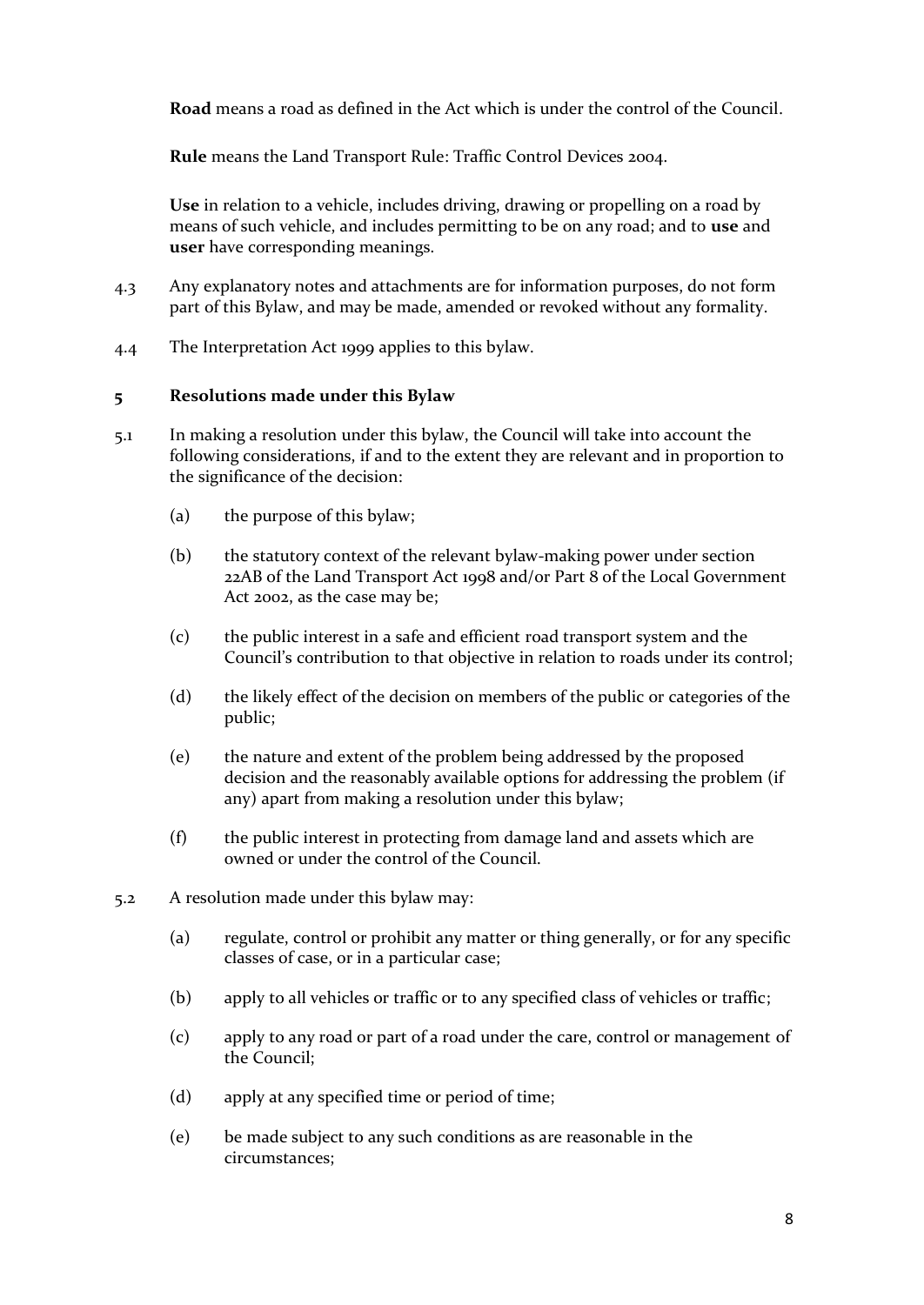(f) amend, revoke or revoke and replace any previous resolution made under this bylaw or any equivalent former bylaw.

# **Part 2 – Vehicle and road use**

## **6 One-way roads**

- 6.1 No person shall drive any vehicle on any of the roads specified in Schedule 1 of this Bylaw, except in the direction specified in that schedule.
- 6.2 The Council may by resolution:
	- (a) require vehicles on a specified road to travel in one specified direction only;
	- (b) specify that cycles may travel in the opposite direction on a one-way road.
- 6.3 A person must not drive a vehicle on a one-way road in a direction contrary to that specified in Schedule 1 or pursuant to clause 6.2.

## **7 Left or right turns and U-turns**

- 7.1 The Council may by resolution prohibit on any specified road:
	- (a) any vehicle generally or any specified class of vehicle from turning to the left or turning to the right of the path of travel;
	- (b) any vehicle turning from facing or travelling in one direction to facing or travelling in the opposite direction (performing a U-turn).
- 7.2 A person must not turn a vehicle to the left, or to the right, or perform a U-turn, where that movement has been prohibited pursuant to this clause.

# **8 Traffic control because of size, nature or goods**

- 8.1 The Council may by resolution prohibit or restrict the use of a road as unsuitable for any specified class of traffic or any specified class of vehicle due to its size or manner of operation or the nature of the goods carried.
- 8.2 Unless the resolution says otherwise, no prohibition or restriction made under clause 8.1 applies to a waste collection vehicle collecting waste pursuant to a waste collection contract.
- 8.3 A person must not use a road in a manner contrary to a prohibition or restriction made under this clause.
- 8.4 The Chief Executive of the Council may issue permits to contractors in respect of specified construction contracts or projects, authorising vehicles of the permitholder to be used on any roads or streets in respect of which a prohibition or restriction under clause 8.1 is in place, and to load and unload materials and supplies for such projects, between 10.00am and 6.00pm on any specified day, and subject to such conditions as may be included in the permit.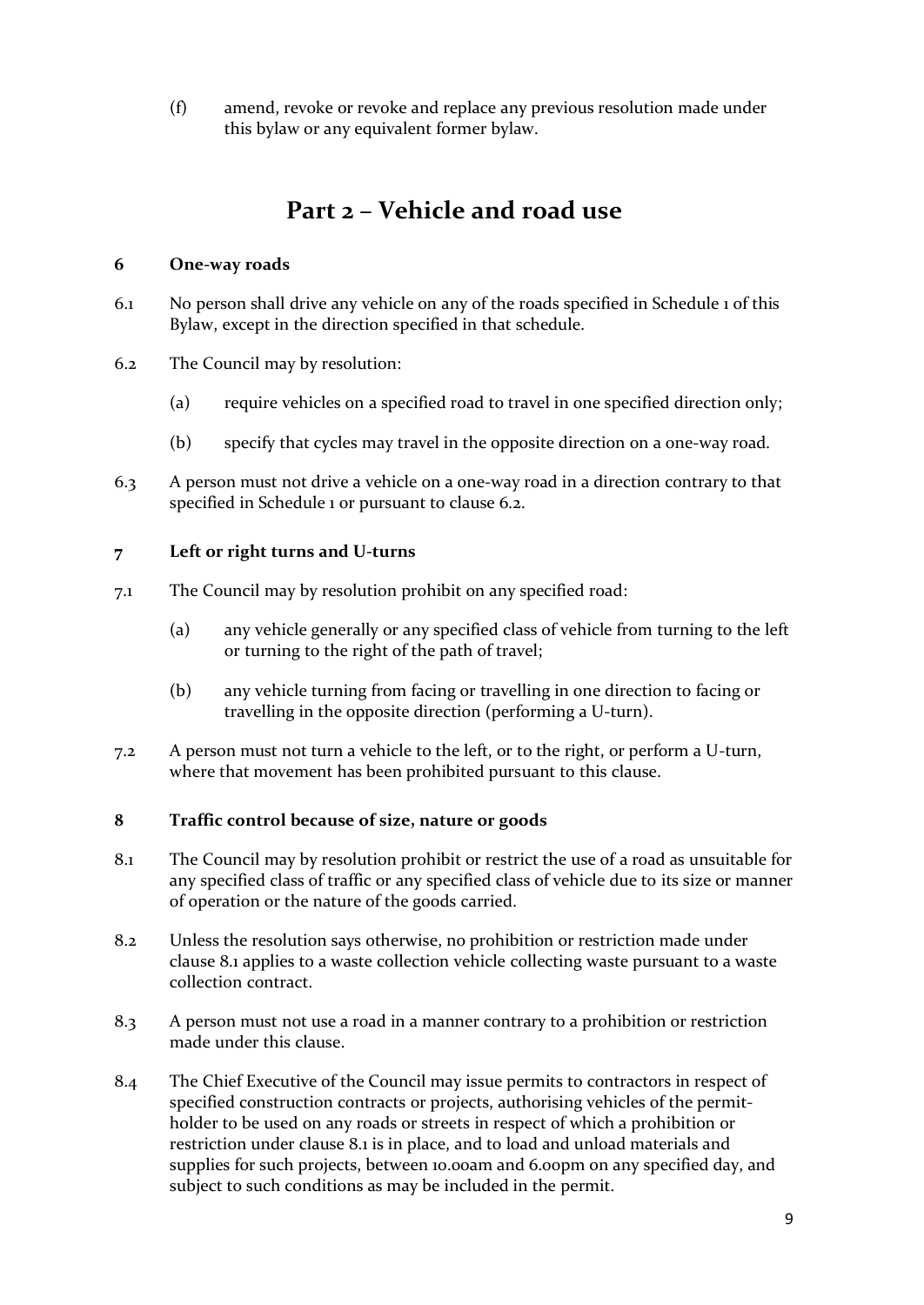- 8.5 The Chief Executive Officer of the Council may issue permits to events organisers in respect of specified events, authorising vehicles of the permit-holder to occupy parking spaces, and to be used on any roads or streets in respect of which a prohibition or restriction under clause 8.1 is in place, between 10.00am and 6.00pm on any specified day, and subject to such conditions as may be included in the permit.
- 8.6 A person is not in breach of clause 8.3 if they are acting pursuant to, and in accordance with, a permit issued under clause 8.4 or clause 8.5.

## **9 Special vehicle lanes**

- 9.1 The Council may by resolution prescribe a road, or a part of a road, as a special vehicle lane that may only be used by a specified class or classes of vehicle.
- 9.2 A person must not use a special vehicle lane contrary to any restriction made under this clause.

## **10 Cycle paths**

- 10.1 The Council may by resolution regulate the use of cycle paths including by:
	- (a) prohibiting the use of the cycle path by specified vehicles or classes of vehicle;
	- (b) determining priority for users of the cycle path by some or all of the following persons:
		- (i) pedestrians;
		- (ii) cyclists;
		- (iii) riders of mobility devices;
		- (iv) riders of wheeled recreational vehicles.
- 10.2 A person must not use a cycle path in a manner contrary to any prohibition or restriction made under this clause.

### **11 Engine braking**

- 11.1 The Council may by resolution prohibit or restrict engine braking on any road where the permanent speed does not exceed 70 km/hr.
- 11.2 A person must not use engine braking on any road contrary to a prohibition or restriction made under this clause.

### **12 Cruising**

- 12.1 The Council may by resolution:
	- (a) specify any section of road or roads on which cruising is controlled, restricted or prohibited;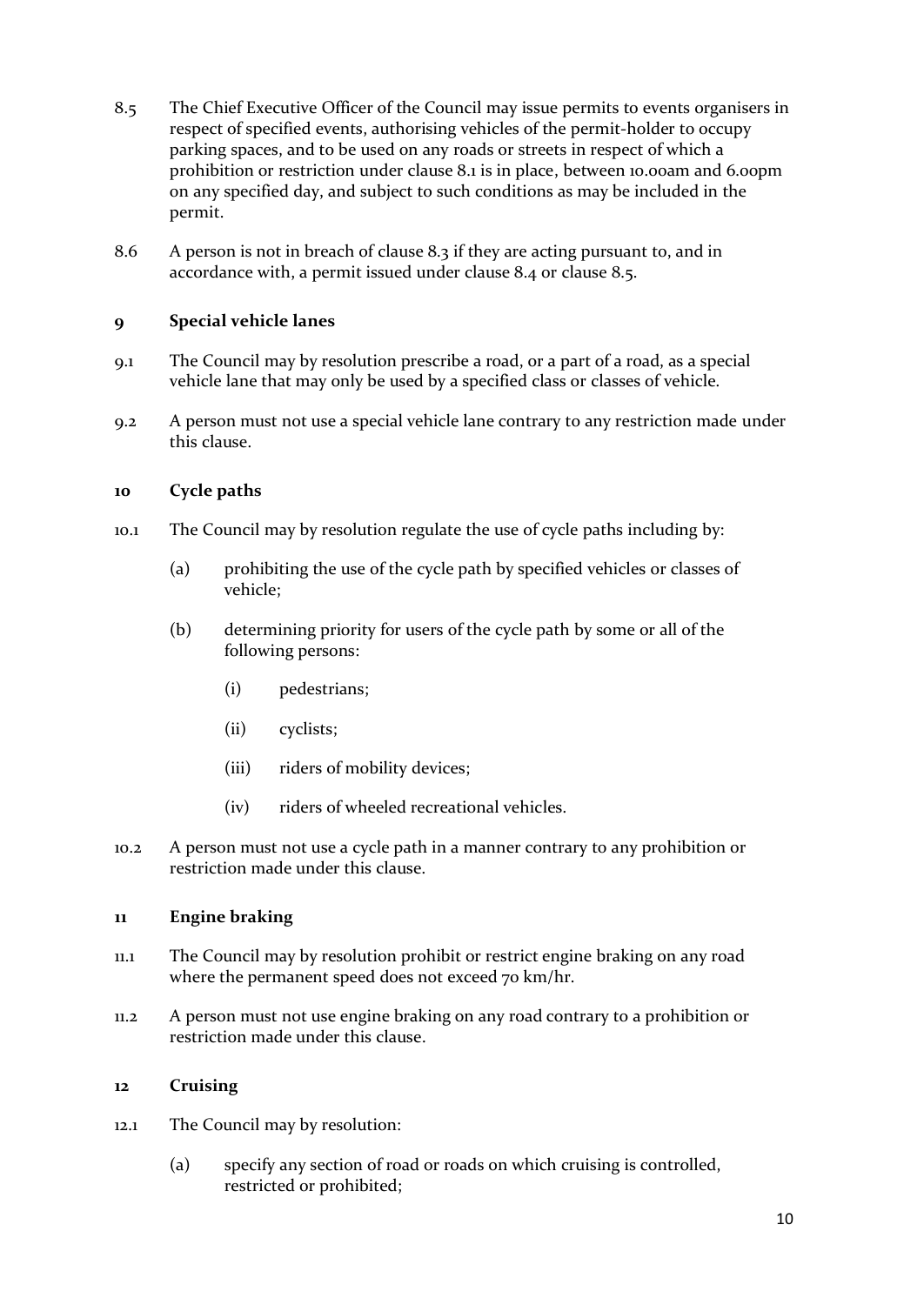- (b) prescribe the period of time that must elapse between each time a driver drives on a specified section of road for a driver to avoid being regarded as cruising.
- 12.2 A person must not use a motor vehicle contrary to a control, prohibition or restriction made under this clause.

## **13 Unformed legal roads**

- 13.1 The Council may by resolution restrict the use of motor vehicles on unformed legal roads for the purpose of protecting the environment, the road and adjoining land, and/or the safety of road users.
- 13.2 A person must not use a motor vehicle on an unformed legal road contrary to a restriction made under this clause.

### **14 Temporary restrictions on the use of roads**

- 14.1 The Council may temporarily restrict the use of, or class of vehicles which may use, any road or part of a road when the Council's Chief Executive considers that:
	- (a) there is, or is likely to arise, at any place on that road a risk of danger to the public or to a person working on or near a road or a risk of damage to the road; or
	- (b) it is necessary for the safety of a special event.
- 14.2 A person must not drive or use the vehicle contrary to any restriction made under clause 14.1.
- 14.3 Any vehicle being used for the purpose of maintenance or construction of roading, or a vehicle of a utility operator, may, with the permission of an authorised officer, be driven or parked in a manner contrary to any restriction made under clause 14.1, provided it is driven or parked with due consideration to other road users.

# **Part 3 – Parking**

# **15 Stopping, standing and parking**

- 15.1 The Council may by resolution:
	- (a) prohibit or restrict the stopping, standing or parking of vehicles on any road; or
	- (b) limit the stopping, standing or parking of vehicles on any road to vehicles of any specified class or description, and limit the period of time that such vehicles may stop, stand or park on the road.
- 15.2 For the purposes of clause 15.1(b):
	- (a) a class or description of vehicles may be specified by reference to whether the vehicle, or the driver or owner of the vehicle, has a permit or approval issued by the Council to stop, stand or park the vehicle on that road; and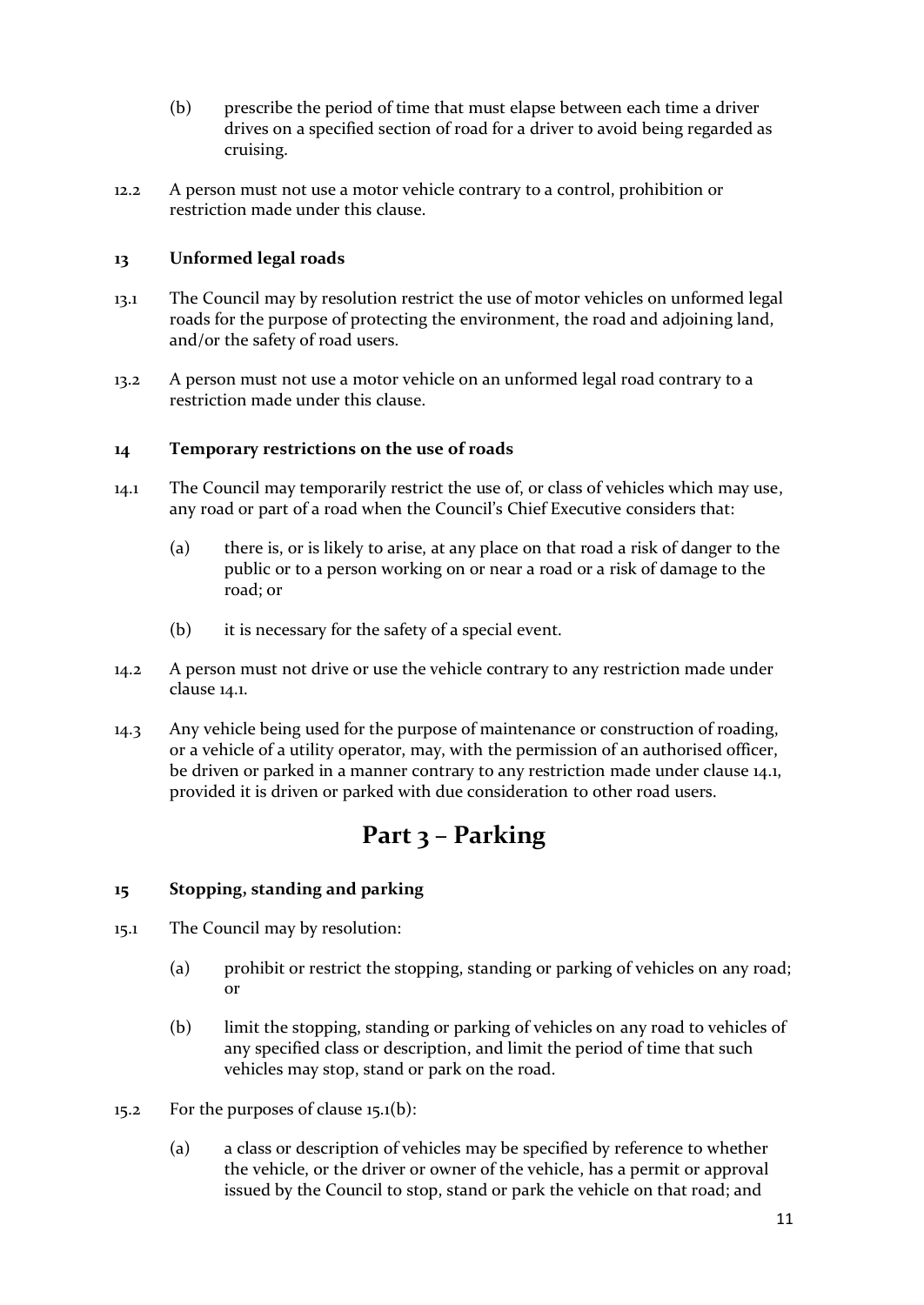- (b) the Council may by resolution establish a permit or approval system which may include, without limitation, specifying or providing for:
	- (i) the criteria for obtaining the permit or approval;
	- (ii) the process for applying for the permit or approval including the provision of any information to the Council;
	- (iii) the payment of any application fee to the Council, and the amount of that fee;
	- (iv) the procedure for determining applications;
	- (v) the imposition of conditions on any permit or approval issued by the Council;
	- (vi) the duration of the permit or approval;
	- (vii) the revocation of approvals or permits;
	- (viii) any other matter relevant to the approval or permit system.
- 15.3 A person must not stop, stand or park a vehicle on a road in contravention of a prohibition, restriction or limitation made under this clause, including any condition attaching to a permit or approval referred to in clause 15.2(a).

### **16 Parking restrictions - parking places and transport stations**

- 16.1 The Council may by resolution:
	- (a) prescribe the times, manner (such as angle parking only) and conditions for the parking of vehicles or classes of vehicles in a parking place or transport station;
	- (b) specify the vehicles or classes of vehicles that may or must not use a parking place or transport station, such classes including but not limited to:
		- (i) motorcycles;
		- (ii) cycles, including electric bicycles;
		- (iii) electric vehicles, while in the course of being recharged at an electric vehicle charging station;
		- (iv) goods service vehicles;
		- (v) passenger service vehicles, including large passenger service vehicles and small passenger service vehicles;
		- (vi) vehicles in the course of loading or unloading goods or passengers ("loading zone");
		- (vii) vehicles used by disabled persons;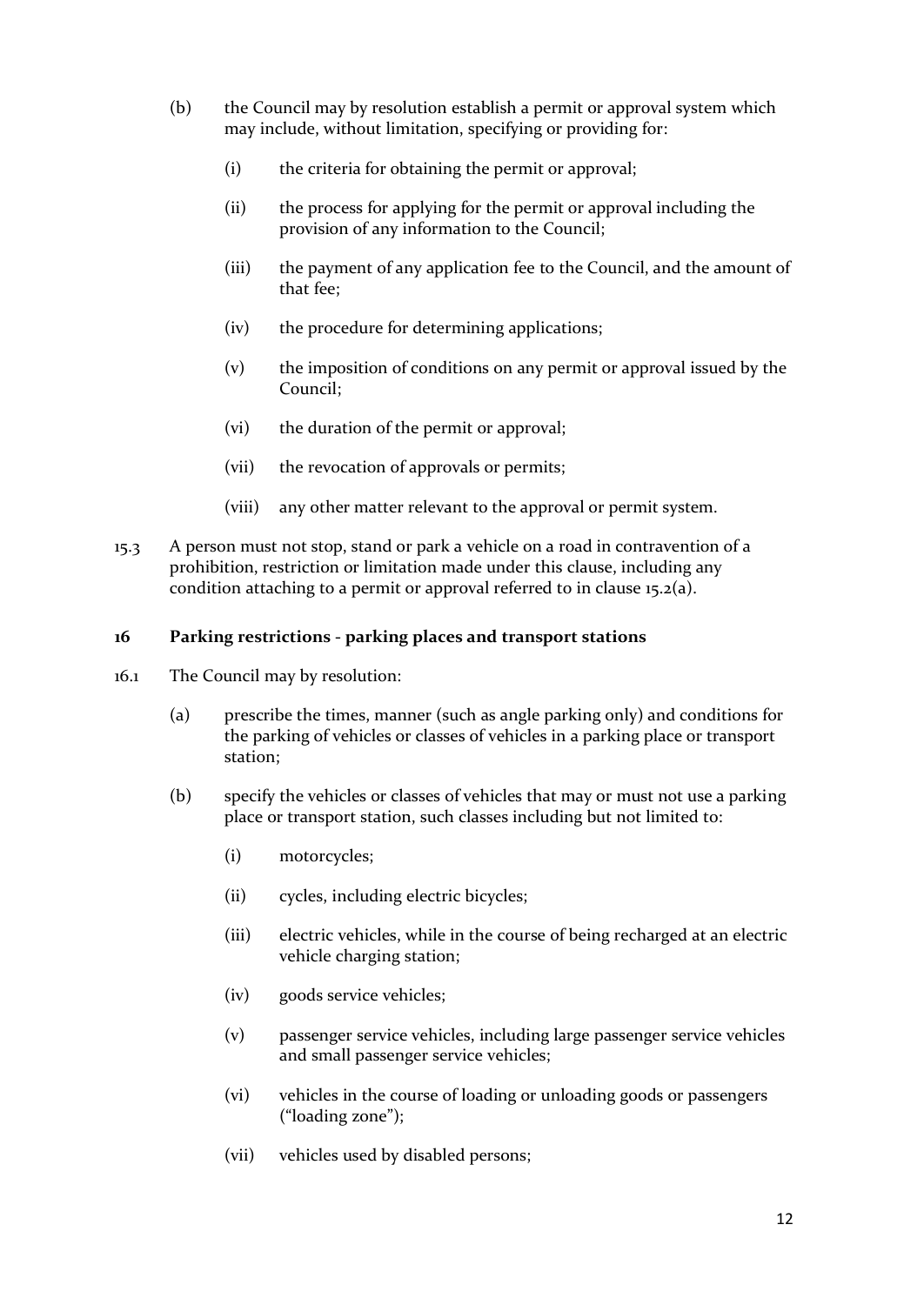- (viii) vehicles used by pregnant women or by persons accompanied by infants or young children.
- (c) prescribe:
	- (i) any charges to be paid for the use of the parking place or transport station; and
	- (ii) the manner by which parking charges may be paid, through the use of parking machines or by way of electronic payment or in any other specified manner, and the way in which proof of payment must be demonstrated (such as display of a receipt);
- (d) make any other provision for the efficient management and control of the parking place or transport station.
- 16.2 For the purposes of clause  $16.1(a)$  and  $(b)$ :
	- (a) a class of vehicles may be specified by reference to whether the vehicle, or the driver or owner of the vehicle, has a permit or approval issued by the Council to park the vehicle in the parking place or transport station; and
	- (b) clause 15.2(b) applies, with any necessary changes, to the establishment of the permit or approval system.
- 16.3 To avoid doubt, the restrictions in clause 16.1 may be imposed, in the case of a road, by way of zone parking or a zone restriction.
- 16.4 Any restrictions that apply generally to a zone do not apply to locations within that zone where other specific stopping, standing or parking restrictions apply.
- 16.5 Where the conditions of parking require display in or on the vehicle of a ticket or receipt for payment or other similar document, then the requirement of display is not satisfied if the ticket, receipt or document:
	- (a) is torn, defaced, or mutilated to such an extent that any material particular is not legible; or
	- (b) has been tampered with so that it differs from the original document; or
	- (c) is not used in accordance with the instructions (if any) relating to its use given on the ticket, receipt or document or on any sign relating to the parking; or
	- (d) is not prominently displayed in the vehicle or is obscured or cannot easily be read and inspected by any person outside the vehicle.
- 16.6 A person must not park a vehicle in a parking place or transport station in contravention of a prohibition or restriction made under this clause, or without complying with a condition prescribed or applying under this clause. This includes, without limitation:
	- (a) failing to pay a prescribed parking charge, either in the prescribed manner or at all;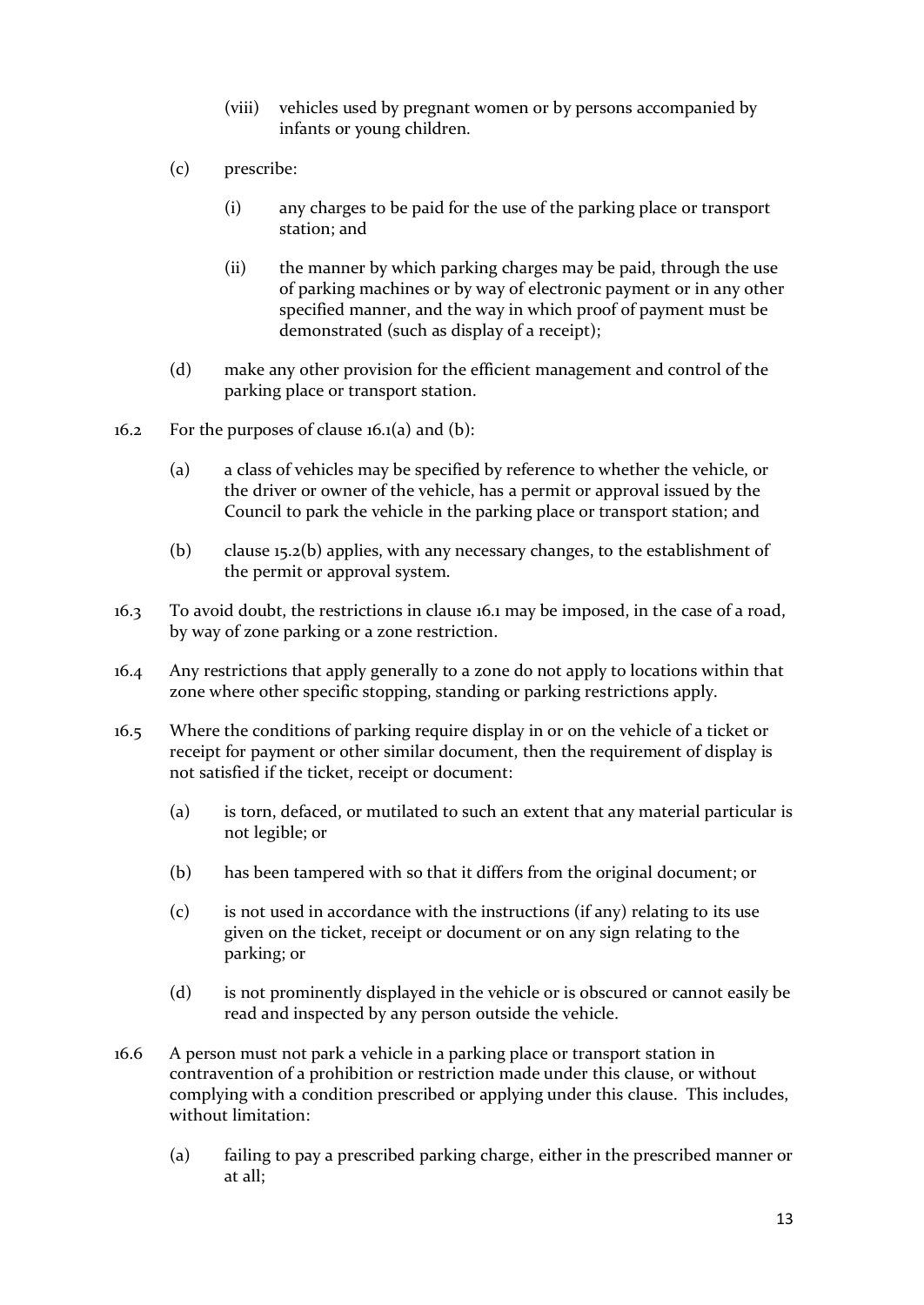- (b) failing to demonstrate proof of payment in the prescribed manner;
- (c) parking for a time period which is in excess of the time period for which payment has been made;
- (d) parking for a time period which is in excess of any maximum authorised period of parking prescribed by the Council.

# **17 Method of parking**

- 17.1 Where individual parking spaces within a parking place or transport station are indicated by painted lines or other markings:
	- (a) each vehicle must be parked entirely within a single parking space;
	- (b) where the parking spaces are to be used for angle parking only, vehicles must be parked on the angle indicated;
	- (c) where the parking spaces comprise bays for angle parking of motorcycles, no motorcycle (other than a motorcycle with a sidecar attached) shall be parked across any line marking the edge of the bay.

## **18 Mobility parking**

- 18.1 A person may not park a vehicle in a parking place set aside for mobility parking unless:
	- (a) a current mobility parking permit is prominently displayed in the vehicle; and
	- (b) the vehicle is being used to convey the holder of that permit or to pick up or drop off that person.

# **19 Residents' parking**

- 19.1 The Council may by resolution:
	- (a) if it considers it reasonable to do so, reserve any specified parking place or places as a residents' parking area, for the exclusive use of persons residing in the vicinity;
	- (b) prescribe:
		- (i) the criteria for qualifying to use the residents' parking area, and any conditions attaching to such use such as a requirement to display an approved resident's parking permit;
		- (ii) any fees to be paid for the use of the residents' parking area including the manner in which the fees are calculated and the manner of payment;
- 19.2 A person must not park a vehicle in a resident's parking area in contravention of a prohibition or restriction made, or a condition imposed, under this clause.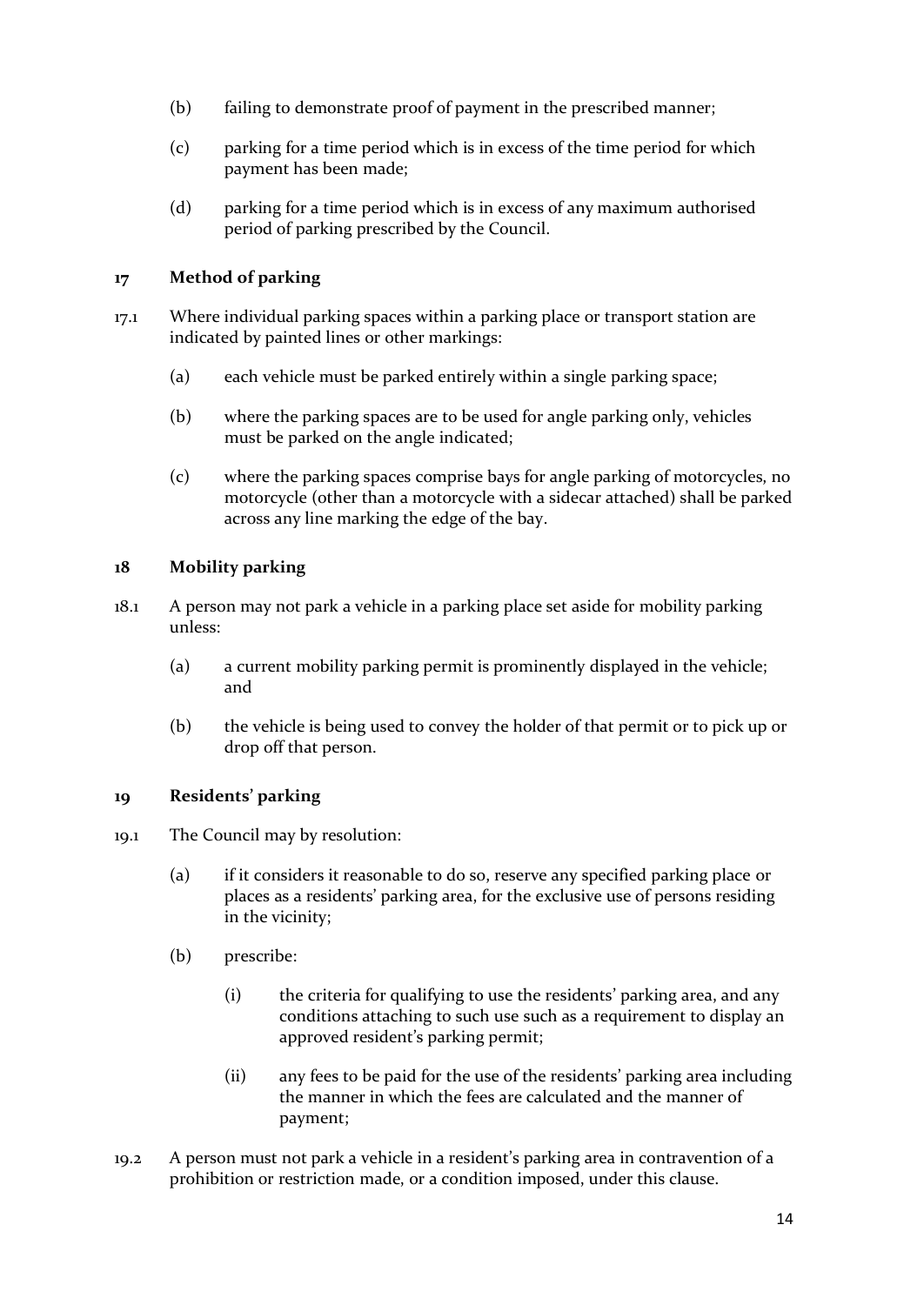### **20 Passenger service vehicles, goods service vehicles, rental service vehicles**

- 20.1 No small passenger service vehicle shall be parked on any road other than a parking place or transport station set aside for the use of small passenger service vehicles, unless the vehicle:
	- (a) is in the course of hire; or
	- (b) is not available for hire.
- 20.2 No large passenger service vehicle shall be parked on any road other than a parking place or transport station set aside for such vehicles, unless the vehicle is in the process of loading or unloading passengers.
- 20.3 No passenger service vehicle exceeding 2,000 kilograms in tare weight or goods service vehicle exceeding 4,000 kilograms in tare weight shall be parked on any road between midnight and 5.00am, except where such overnight parking has been specifically authorised by the Council.
- 20.4 No goods service vehicle, large passenger service vehicle, small passenger service vehicle, or rental service vehicle parked on any road shall be washed down or cleaned in such a way that any water, sludge or other liquid flows from the vehicle onto any road or into a culvert, ditch or drain associated with the road.
- 20.5 No goods service vehicle, large passenger service vehicle, small passenger service vehicle, or rental service vehicle shall be parked on any road with its engine running for a period in excess of 5-minutes.
- 20.6 No rental service vehicle shall be parked on any road other than a parking place or transport station set aside for such vehicles, unless the vehicle is under hire at the time of the parking.

### **21 Parking off a roadway**

- 21.1 A person must not stop, stand or park a motor vehicle on that part of a road which is laid out as a lawn or cultivated area, including a grass plot, a flower bed or a shrubbery.
- 21.2 A person must not stop, stand or park a vehicle off a roadway in any reserve, park or similar land used for public recreation, and which is under the Council's control, except:
	- (a) in an area designed and constructed to accommodate a parked vehicle; or
	- (b) where the Council has given specific permission to stop, stand or park the vehicle in that place.

### **22 Miscellaneous**

- 22.1 A person must not drive or park a vehicle on any road or in any public place in a manner that causes a nuisance.
- 22.2 A person must not: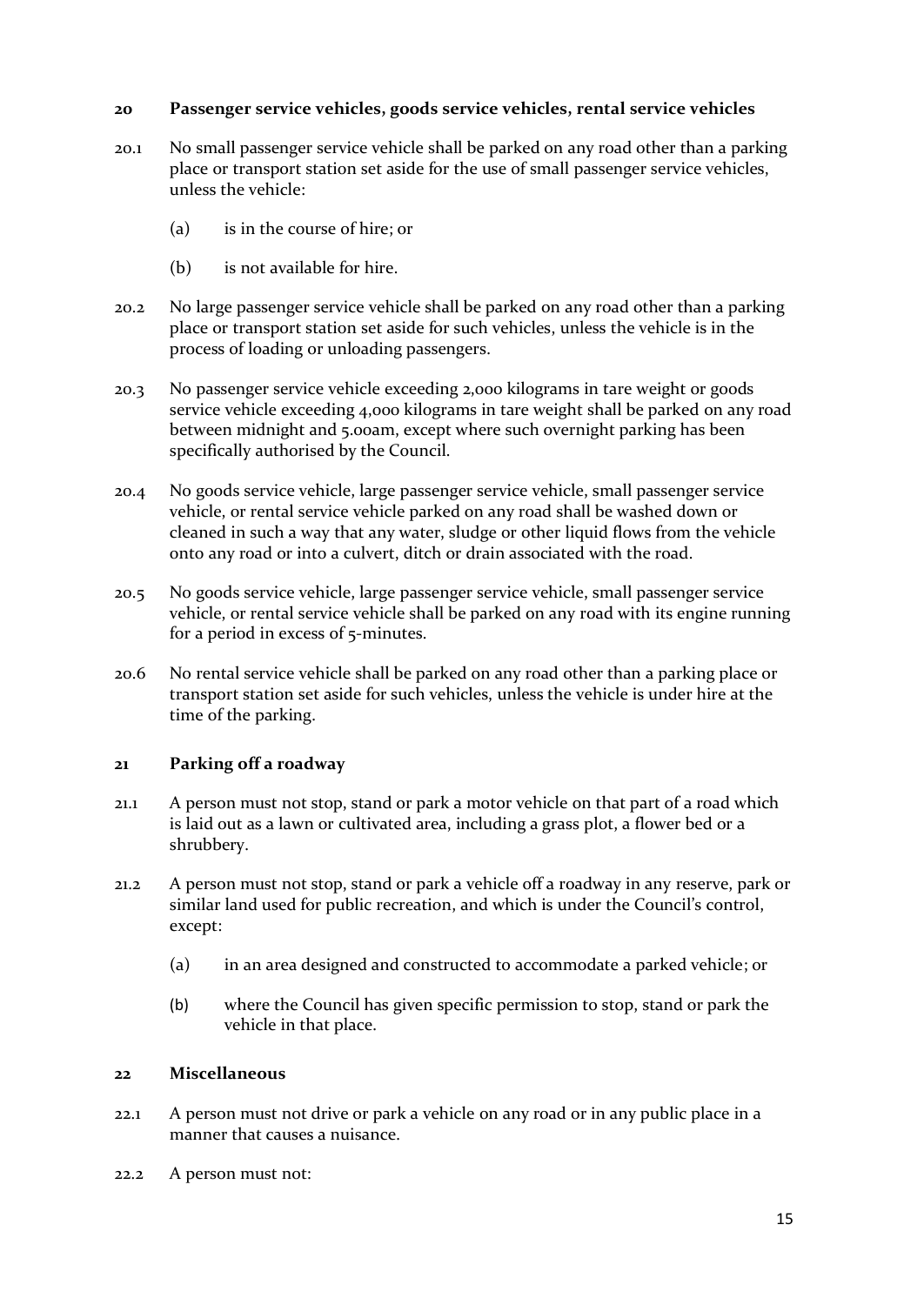- (a) chain or otherwise attach a bicycle or other vehicle to street furniture or public infrastructure;
- (b) leave such a vehicle in a way which unreasonably obstructs the footpath.
- 22.3 A person must not, without the prior written consent of the Council:
	- (a) leave or place on a road any thing other than a vehicle (for example, but without limitation, any machinery, equipment, containers or materials), except that this prohibition does not apply to containers which are placed off the roadway and are used solely for a council–authorised kerbside collection of waste or diverted material, if such containers do not remain on the road for more than 24 hours;
	- (b) stop, stand or park a vehicle on a road or parking place for the purpose of advertising a good or service or offering the vehicle for sale, unless the vehicle is being used for bona fide travel and is parked, incidentally, in the course of such travel.
	- (c) leave a vehicle (including a vehicle which is broken down) parked on a road or parking place for a continuous period of more than 7 days other than in a designated long term parking area;
	- (d) carry out repairs or modifications to a vehicle on a road unless those repairs or modifications are of a minor nature and do not impede the flow of traffic or are necessary to enable the vehicle to be moved.
- 22.4 A person must not:
	- (a) remove, deface, or otherwise interfere with any notice, board, sign, picture or device which has been erected or placed by the Council in relation to parking or the control of vehicles on any road or in any public place;
	- (b) misuse, damage, interfere or tamper with any parking machine.

# **Part 4 – General Provisions**

### **23 Inspection**

- 23.1 Any parking warden or any enforcement officer may, for the purposes of this bylaw:
	- (a) inspect any parked vehicle;
	- (b) take any action to assist in determining or proving the period for which a vehicle is parked including marking the tyres of the vehicle;
	- (c) inspect any ticket or receipt for payment or similar document demonstrating payment for parking, or any parking machine;
	- (d) require the driver, or any person appearing to be in charge of a parked vehicle, to produce for inspection any ticket or receipt for payment or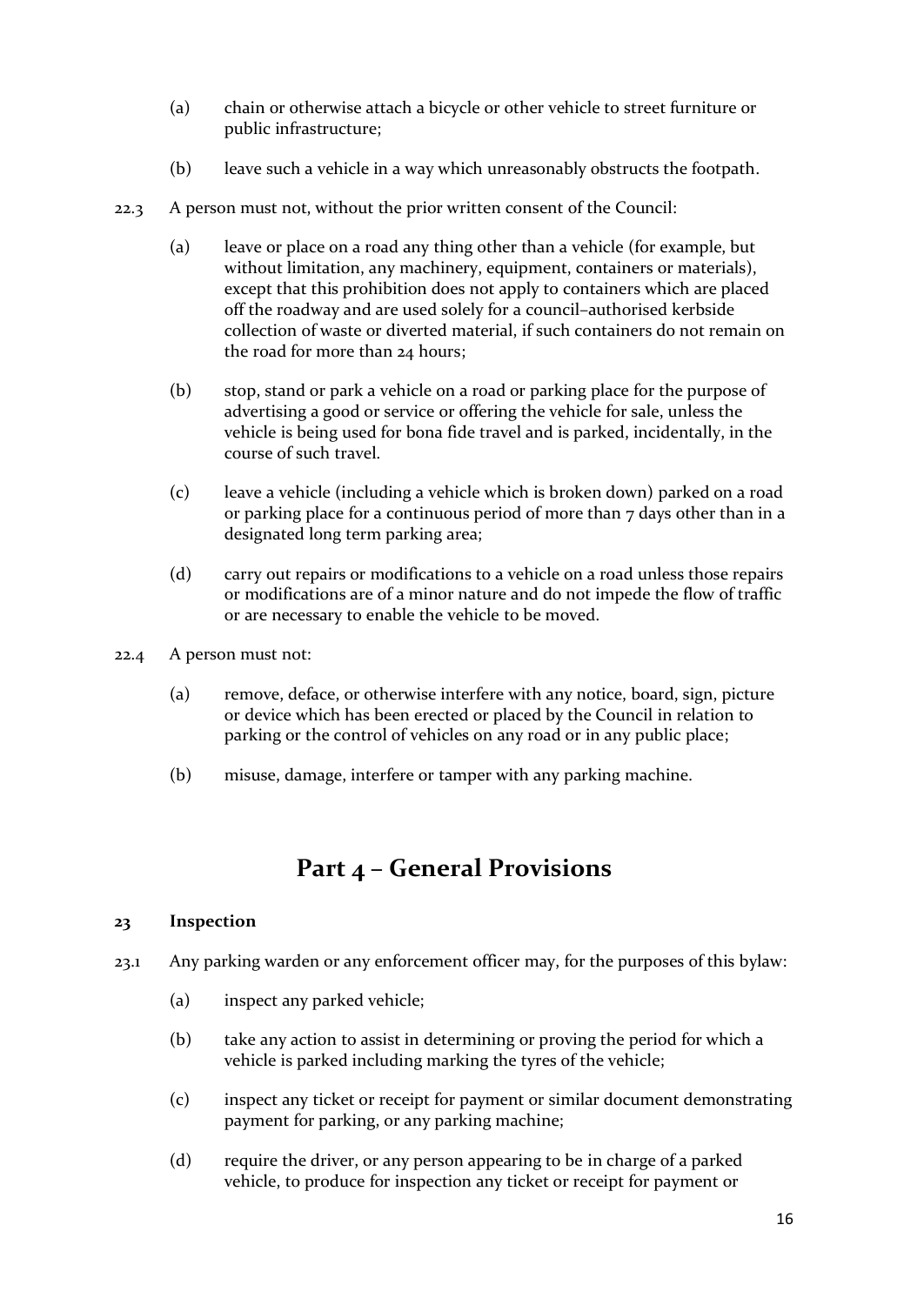similar document (including an electronic document) demonstrating payment for parking;

(e) retain, for the purposes of any enforcement action under this bylaw, any such document where the parking warden or enforcement officer believes on reasonable grounds that it may be evidence relevant to a breach of this bylaw in relation to parking.

#### **24 Offences and penalties**

- 24.1 The operation, driving, using or parking of any vehicle in breach of any of the provisions of this bylaw or any resolution made under this bylaw is a breach of this bylaw.
- 24.2 Without limiting the liability of any person under any enactment, every person commits an offence who:
	- (a) commits a breach of this bylaw.
	- (b) causes or permits to be done, anything contrary to this bylaw.
	- (c) omits, fails or refuses to do anything required by this bylaw.
	- (d) operates any vehicle contrary to this bylaw.
	- (e) as the owner of anything parked or left on any road or in any public place does any act contrary to the provisions of this bylaw.
	- (f) is the driver, operator, person in charge, or user of any vehicle, which is driven, operated, used or parked in breach of this bylaw.
- 24.3 Nothing in clause 24.2 limits the liability of any person for an infringement offence as defined in the Act.
- 24.4 Any person breaching a provision of this bylaw made under section 22AB of the Land Transport Act 1998 and in respect of which no other penalty provision applies is liable for a fine of \$500.
- 24.5 Subject to any provision to the contrary, any person convicted of an offence of breaching a provision of this bylaw made under the Local Government Act 2002 is liable for the penalties set out in section 242 of the Local Government Act 2002.
- 24.6 Every person guilty of an infringement offence is liable for the applicable infringement fee relating to that offence together with any applicable towage fee.

#### **25 Exceptions**

- 25.1 A person is not in breach of this bylaw if that person proves that:
	- (a) the act or omission complained of took place in response to a situation on a road; and
	- (b) the situation was not of the person's own making; and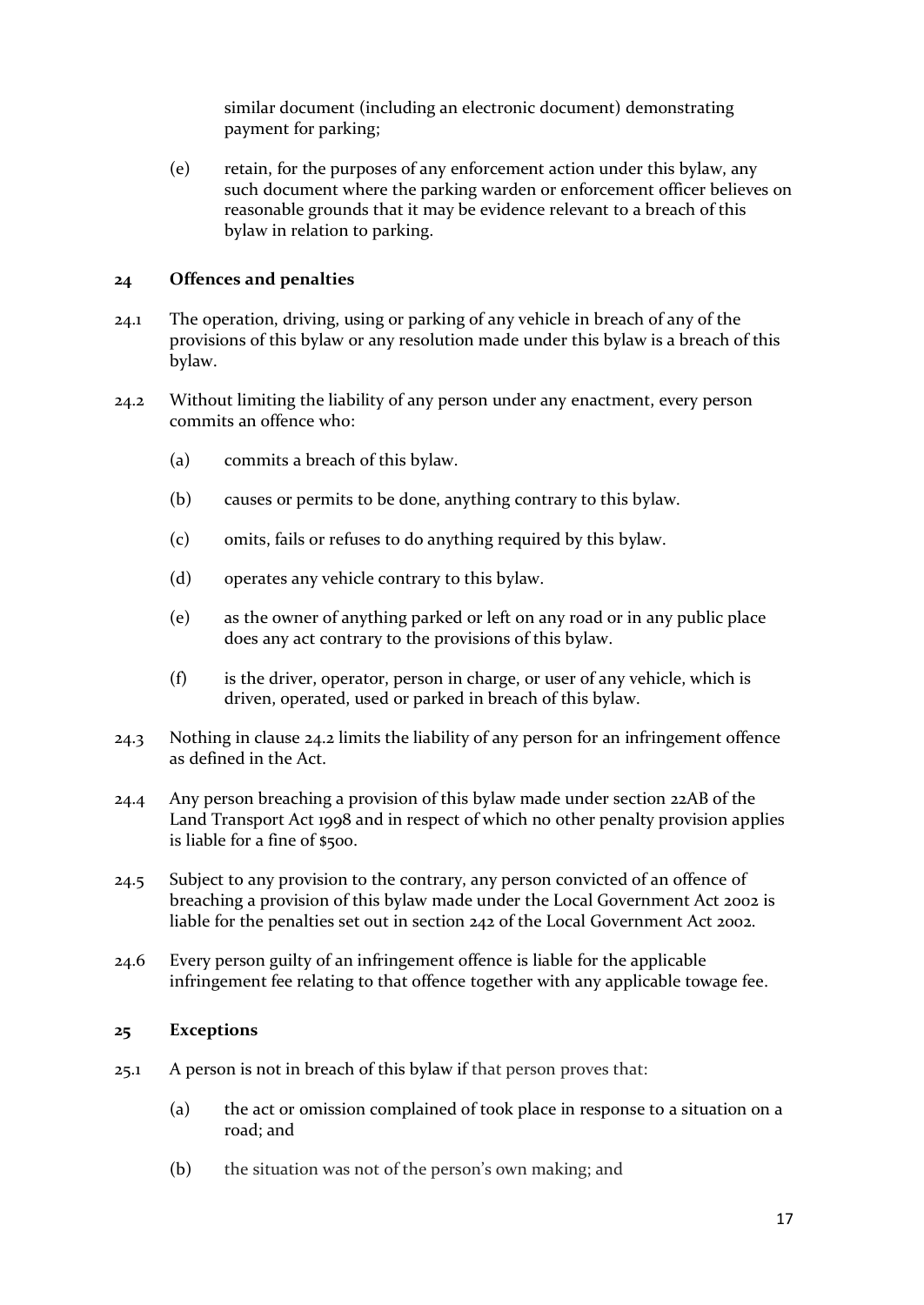- (c) the act or omission was taken—
	- (i) to avoid the death or injury of a person; or
	- (ii) if the act or omission did not create a risk of death or injury or greater damage to any property, to avoid damage to any property.
- 25.2 A person is not in breach of this bylaw if that person proves that the act or omission:
	- (a) took place in compliance with the directions of an enforcement officer or a parking warden, constable, traffic signal or traffic sign; or
	- (b) in the case of an act or omission done by an enforcement officer, constable or parking warden, was necessary in the execution of the person's duty.
- 25.3 Any restrictions made under Part 2 and 3 of this bylaw do not apply to:
	- (a) a vehicle that is engaged in urgent repair work to a public utility service;
	- (b) a vehicle that is being used as an emergency vehicle in attendance at an emergency situation (including a civil defence emergency);
	- (c) a vehicle that is being used to transport registered medical personnel to assist at an emergency situation.
- 25.4 Any restrictions made under Part 3 of this bylaw do not apply to the parking of a branded Council vehicle, but only when being used by an officer of the Council on specific Council business away from the premises where that officer customarily works.

### **26 Revocation**

The Queenstown Lakes District Council Traffic and Parking Bylaw 2012, including all amendments, is revoked.

### **27 Savings**

Any resolutions, approvals, permits or other acts of authority made pursuant to the Queenstown Lakes District Council Traffic and Parking Bylaw 2012, or any previous traffic and parking bylaw made by the Council, and in force as at the date of revocation of the Queenstown Lakes District Council Traffic and Parking Bylaw 2012, remains in force and is deemed to have been made under this bylaw, until revoked or amended by the Council.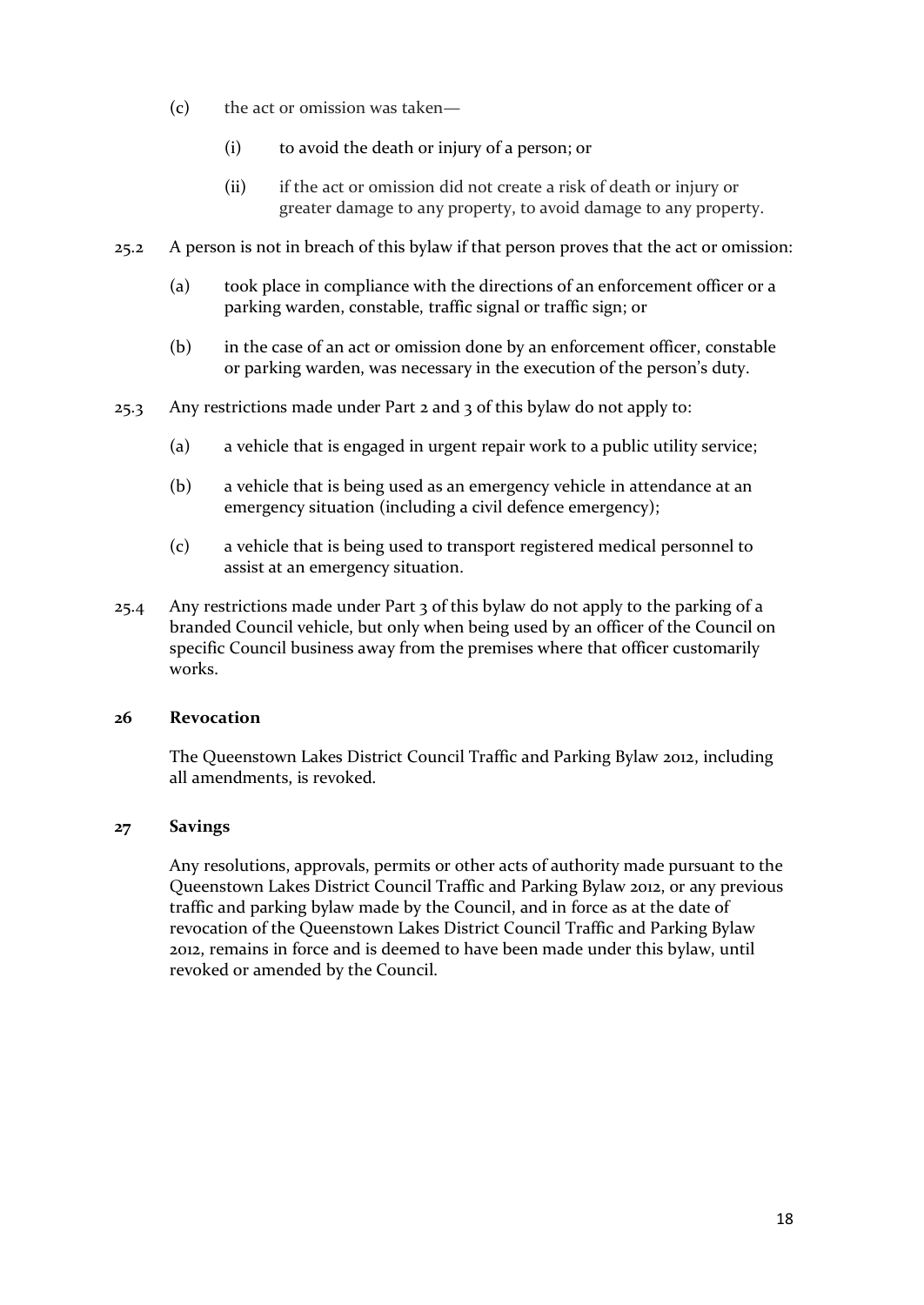# **Additional information to Traffic and Parking Bylaw 2018**

This document contains matters for information purposes only and does not form part of any bylaw. It may include matters made pursuant to a bylaw and other matters to assist in the ease of understanding, use and maintenance. The information contained in this document may be updated at any time

#### Contents

|                |                                      | Page |
|----------------|--------------------------------------|------|
| $\mathbf{1}$   | History of Bylaw [Constantia font 8] | 10   |
| $\overline{2}$ | Related documents                    | 19   |
| $\mathbf{R}$   | Enforcement powers                   | 20   |
| $\overline{4}$ | Delegations                          | 21   |

#### **1 History of Bylaw**

| $\mathbf{1}$  | Delegations<br><b>History of Bylaw</b> |                  |                      |
|---------------|----------------------------------------|------------------|----------------------|
| <b>Action</b> | <b>Description</b>                     | Date of decision | Date of commencement |
| Make          | Traffic and Parking Bylaw 2018         | 13 December 2018 | 1 March 2019         |
| Revoke        | Traffic and Parking Bylaw 2012         | 13 December 2018 | 1 March 2019         |
| Make          | Traffic and Parking Bylaw 2012         | 18 December 2012 | 2 May 2013           |
| Revoke        | Traffic and Parking Bylaw 2006         | 18 December 2012 | 2 May 2013           |
| Make          | Traffic and Parking Bylaw 2006         | 24 November 2006 | 1 December 2006      |
| Revoke        | Traffic and Parking Bylaw 2001         | 24 November 2006 | 1 December 2006      |
| Make          | Traffic and Parking Bylaw 2001         | 20 July 2001     | 1 September 2001     |

#### **2 Related documents**

| <b>Document title</b>          | <b>Description</b>                           | Location                |
|--------------------------------|----------------------------------------------|-------------------------|
| Decision minutes and agenda    | Decisions on submissions to proposed Traffic | www.qldc.govt.nz        |
|                                | & Parking bylaw                              |                         |
| Hearings report                | Background and summary of submissions on     | www.qldc.govt.nz        |
|                                | proposed Traffic & Parking bylaw             |                         |
| Traffic & Parking Bylaw review | Provides background to proposed Traffic &    | www.qldc.govt.nz        |
| <b>Statement of Proposal</b>   | Parking bylaw                                |                         |
| Long Term Plan                 | Outlines financial plans                     | www.gldc.govt.nz        |
| Annual Plan                    | Sets fees and charges                        | www.qldc.govt.nz        |
| Land Transport Act 1998        | Provides certain functions, duties, powers   | www.legislation.govt.nz |
|                                | and penalties to make and enforce the bylaw  |                         |
| Local Government Act 2002      | Provides certain functions, duties, powers   | www.legislation.govt.nz |
|                                | and penalties to make and enforce the bylaw  |                         |
| Bylaws Act 1910                | Provides for certain matters related to the  | www.legislation.govt.nz |
|                                | validity of bylaws                           |                         |
| Interpretation Act 1999        | Provides for certain matters related to the  | www.legislation.govt.nz |
|                                | interpretation of bylaws                     |                         |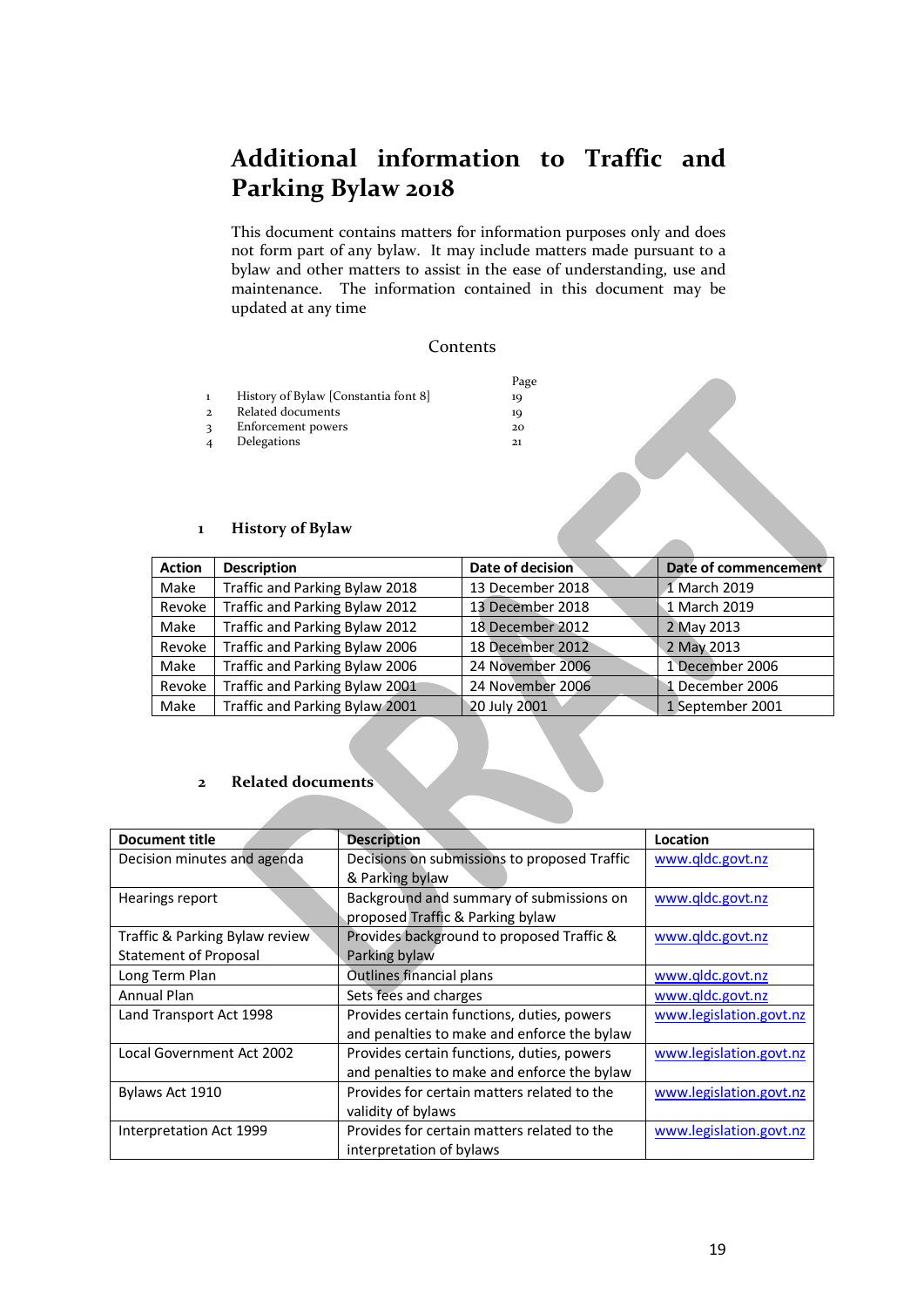## **3 Enforcement powers**

| Legislative provision              | <b>Description</b>                                                           |  |
|------------------------------------|------------------------------------------------------------------------------|--|
| Sections 128E and 139 of the Land  | Allows parking wardens to enforce any stationary vehicle offence or          |  |
| <b>Transport Act 1998</b>          | special vehicle lane offence, to direct the driver to remove any vehicle     |  |
|                                    | if it is obstructing the road or if it is desirable to remove the vehicle in |  |
|                                    | the interests of road safety or for the convenience or interests of the      |  |
|                                    | public etc, or in those same circumstances, to move the vehicle or           |  |
|                                    | have someone else do so.                                                     |  |
|                                    | Allows parking wardens to issue an infringement notice or proceed            |  |
|                                    | with a prosecution under the Criminal Procedures Act 2011.                   |  |
|                                    |                                                                              |  |
| Part 8 of the Local Government Act | 162 Injunctions restraining commission of offences and breaches of           |  |
| 2002                               | bylaws                                                                       |  |
|                                    | 163 Removal of works in breach of bylaws                                     |  |
|                                    | 164 Seizure of property not on private land                                  |  |
|                                    | 165 Seizure of property from private land                                    |  |
|                                    | 168 Power to dispose of property seized and impounded                        |  |
|                                    | 171 General power of entry                                                   |  |
|                                    | 172 Power of entry for enforcement purposes                                  |  |
|                                    | 173 Power of entry in cases of emergency                                     |  |
|                                    | 175 Power to recover for damage by wilful or negligent behaviour             |  |
|                                    | 176 Costs of remedying damage arising from breach of bylaw                   |  |
|                                    | 178 Enforcement officers may require certain information                     |  |
|                                    | 183 Removal of fire hazards                                                  |  |
|                                    | 185 Occupier may act if owner of premises makes default                      |  |
|                                    | 186 Local authority may execute works if owner or occupier defaults          |  |
|                                    | 187 Recovery of cost of works by local authority                             |  |
|                                    | 188 Liability for payments in respect of private land                        |  |
|                                    |                                                                              |  |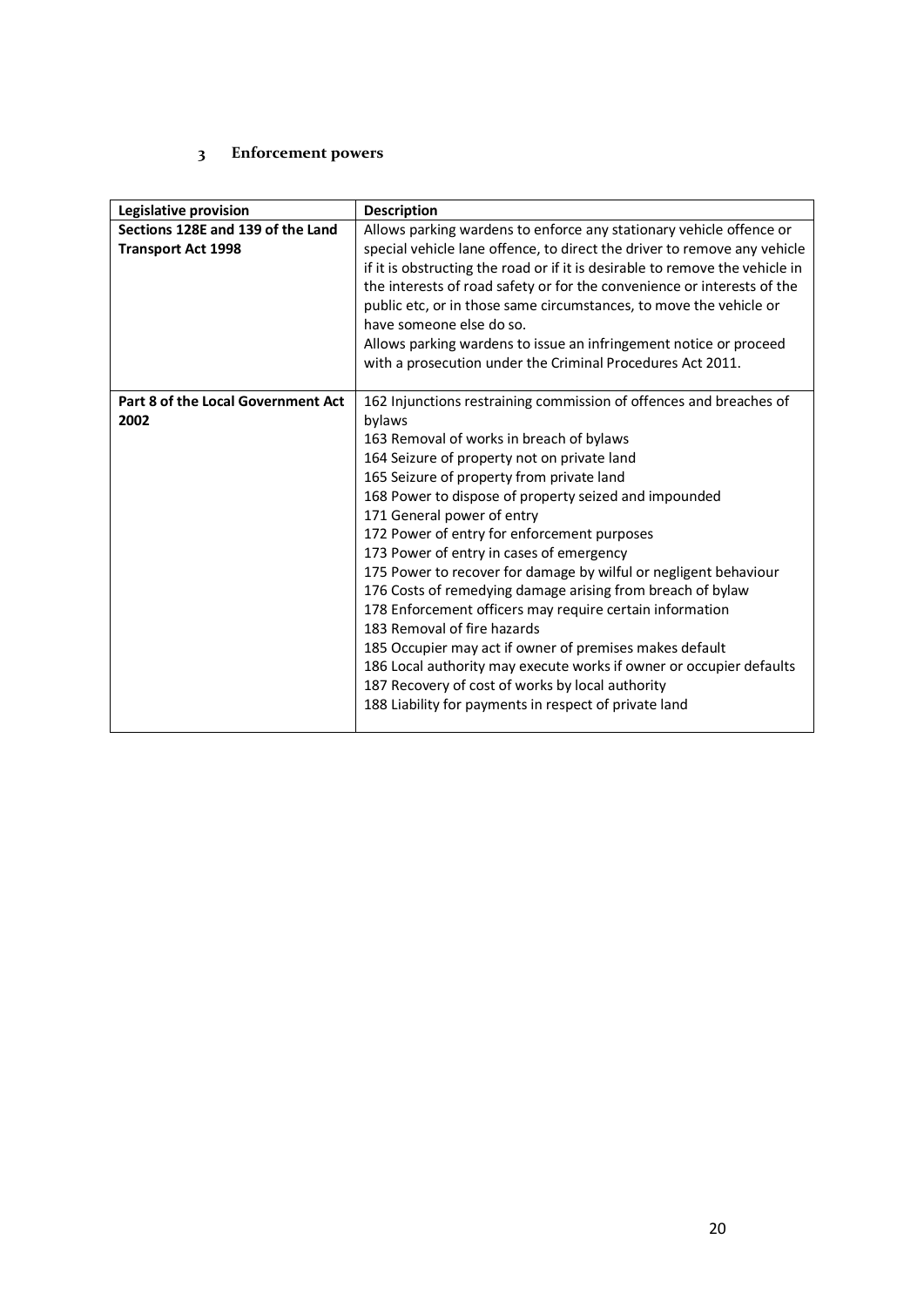# **4 Delegations**

# **Council delegations**

| <b>Clause</b> | Function, duty, power to be     | <b>Delegated</b>           | Date of delegation | Date of      |
|---------------|---------------------------------|----------------------------|--------------------|--------------|
|               | delegated                       | authority                  | decision           | commencement |
| 6.2           | Power to make controls for      | <b>Traffic and Parking</b> | 13 December 2018   | 1 March 2019 |
|               | one-way roads                   | sub-Committee              |                    |              |
| 7.1           | Power to make controls for left | <b>Traffic and Parking</b> | 13 December 2018   | 1 March 2019 |
|               | or right turns and U-turns      | sub-Committee              |                    |              |
| 8.1           | Power to make traffic controls  | <b>Traffic and Parking</b> | 13 December 2018   | 1 March 2019 |
|               | because of size, nature or      | sub-Committee              |                    |              |
|               | goods                           |                            |                    |              |
| 9.1           | Power to make special vehicle   | <b>Traffic and Parking</b> | 13 December 2018   | 1 March 2019 |
|               | lanes                           | sub-Committee              |                    |              |
| 10.1          | Power to regulate use of cycle  | <b>Traffic and Parking</b> | 13 December 2018   | 1 March 2019 |
|               | paths                           | sub-Committee              |                    |              |
| 11.1          | Power to make controls for      | <b>Traffic and Parking</b> | 13 December 2018   | 1 March 2019 |
|               | engine braking                  | sub-Committee              |                    |              |
| 12.1          | Power to make controls for      | <b>Traffic and Parking</b> | 13 December 2018   | 1 March 2019 |
|               | cruising                        | sub-Committee              |                    |              |
| 13.1          | Power to make controls for      | <b>Traffic and Parking</b> | 13 December 2018   | 1 March 2019 |
|               | unformed legal roads            | sub-Committee              |                    |              |
| 15.1          | Power to make controls for      | <b>Traffic and Parking</b> | 13 December 2018   | 1 March 2019 |
|               | stopping, standing and parking  | sub-Committee              |                    |              |
| 15.2          | Power to make, amend and        | <b>Traffic and Parking</b> | 13 December 2018   | 1 March 2019 |
|               | revoke permit or approval       | sub-Committee              |                    |              |
|               | system conditions excluding     |                            |                    |              |
|               | the setting of fees             |                            |                    |              |
| $16.1$ and    | Power to set restrictions for   | <b>Traffic and Parking</b> | 13 December 2018   | 1 March 2019 |
| 16.2 and      | parking in parking places and   | sub-Committee              |                    |              |
| 16.3          | transport stations, including   |                            |                    |              |
|               | zones.                          |                            |                    |              |
| 19.1          | Power to make controls for      | <b>Traffic and Parking</b> | 13 December 2018   | 1 March 2019 |
|               | residents' parking              | sub-Committee              |                    |              |
| 20.3          | Power to set aside roadway for  | <b>Traffic and Parking</b> | 13 December 2018   | 1 March 2019 |
|               | large passenger service vehicle | sub-Committee              |                    |              |
|               | overnight parking               |                            |                    |              |